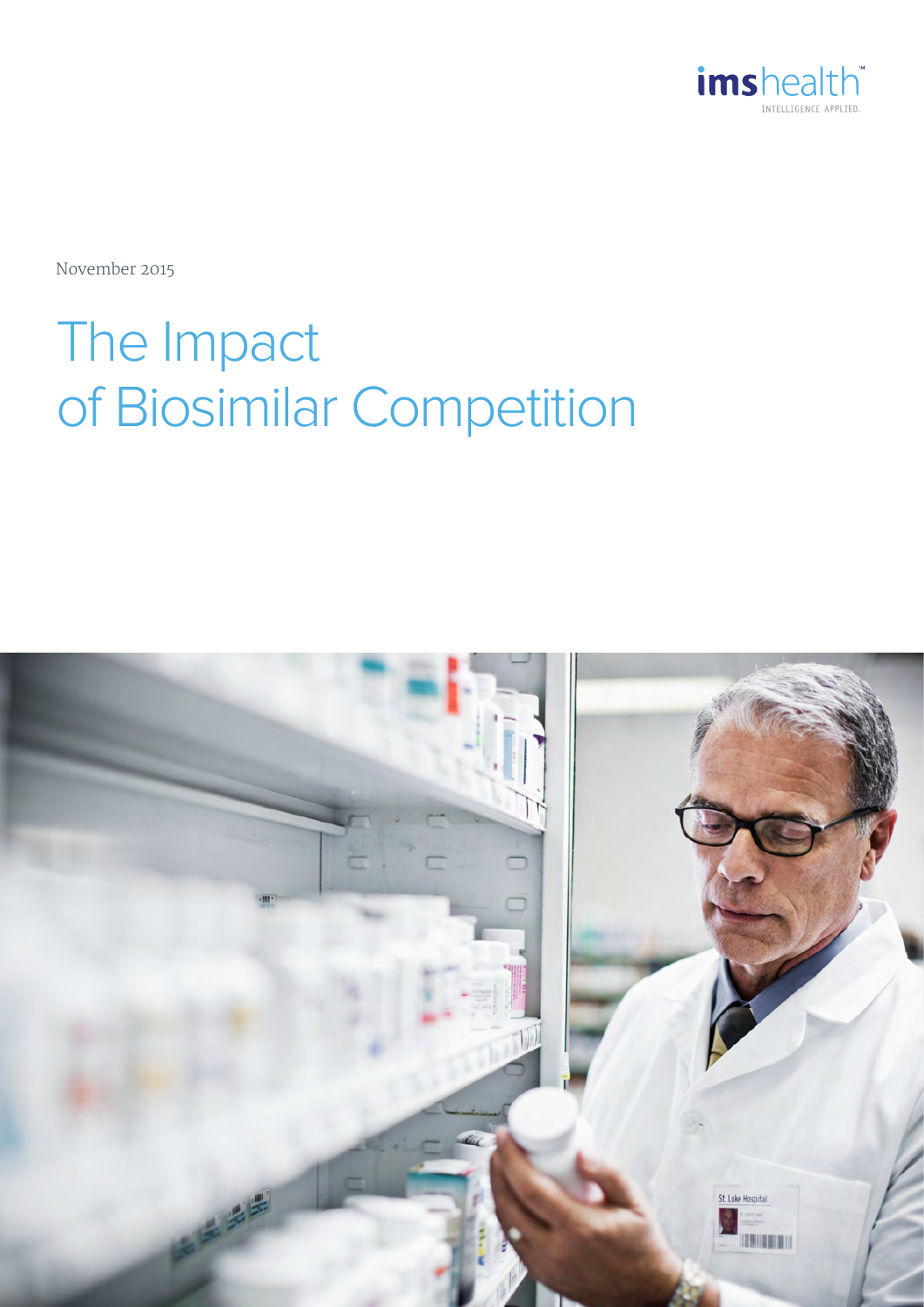### **Introduction**

This document sets out to describe the effects on price, volume and market share following the arrival and presence of biosimilar competition in the European Economic Area (EEA). The document consists of a set of indicators and guidance on how to interpret these indicators. It has been prepared as a set of indicators to monitor the impact of biosimilars in the European markets. It was prepared by IMS Health at the request of the European Commission services with initial contributions from EFPIA, EGA, and EuropaBio.

EMA has a central role in setting the rules for biosimilar submissions, approving applications, establishing approved indications and monitoring adverse events, and if necessary issue safety warning. We have when appropriate quoted their information and statements.

This first report will be based on full year 2014 data; the objective thereafter is to annually publish the previous year's updated indicators.

### **Contents**

- 02 Definitions
- 03 Epoetin (EPO)
- 05 Granulocyte colony-stimulating factor (G-CSF)
- 07 Human growth hormone (HGH)
- 09 Anti-TNF (Anti-tumor necrosis factor)
- 12 Fertility (Follitropin alfa)
- 14 Insulins
- 16 Appendices
	- 16 EMA list of approved Biosimilars
	- 16 Methodology
	- 17 IMS Health source of volume data
	- 18 IMS Health source and treatment of price data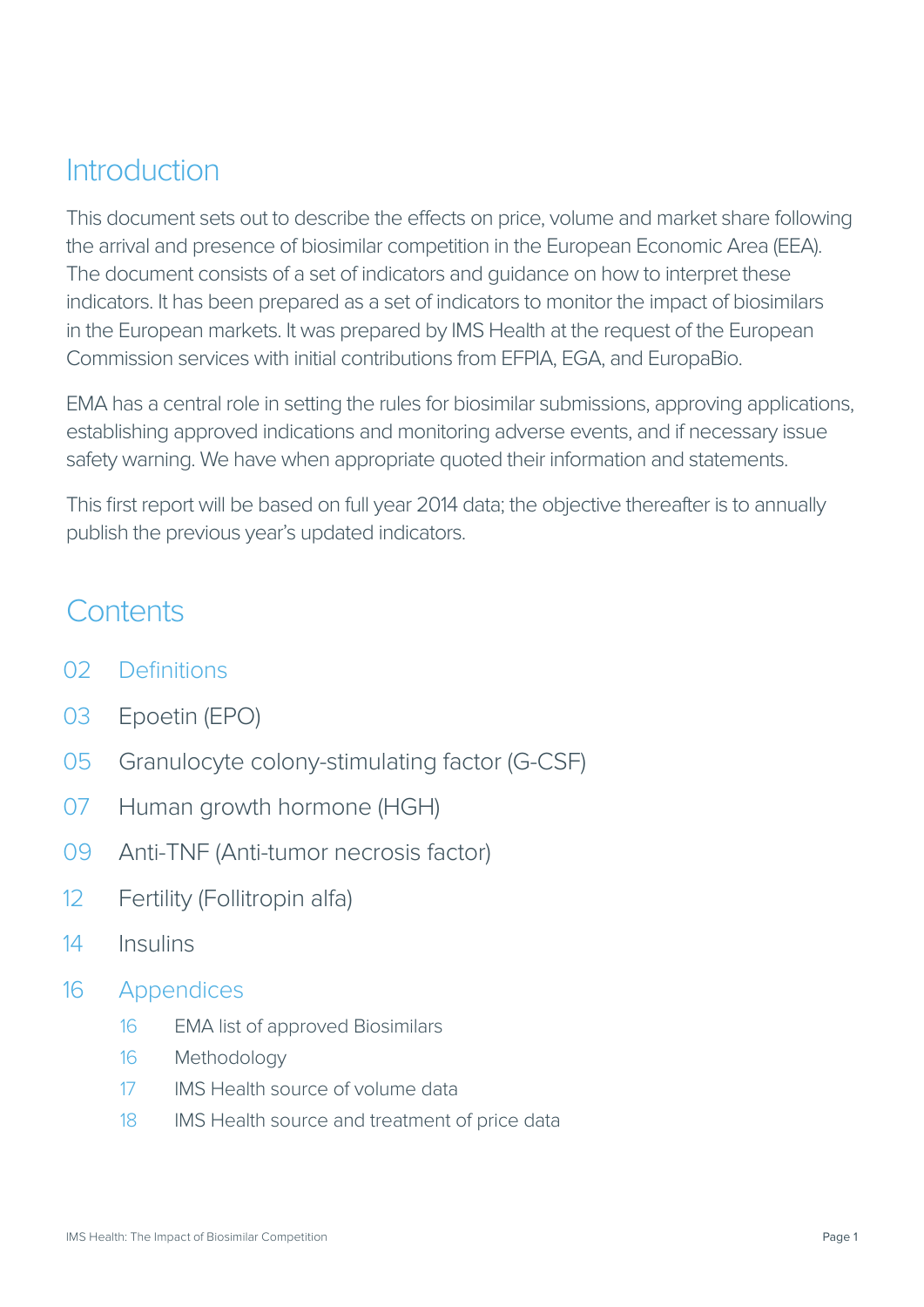## **Definitions**

The report uses some basic terms defined as follows:

- **Accessible category**: products within the same ATC4 code including the following three product categories:
	- **• Referenced Medicinal Product:** Original product, granted market exclusivity at the start of its life, exclusivity has now expired and the product has been categorised as referenced.
	- **• Non-Referenced Medicinal Product:** Original product, granted market exclusivity at the start of its life, exclusivity has now expired and the product has never been categorised as a Referenced Medicinal Product or may have been referenced but the referencing biosimilar has not been launched.
	- **• Biosimilar Medicinal Product:** Product, granted regulatory approval, demonstrating similarity to the reference medicinal product in terms of quality characteristics, biological activity, safety and efficacy.
- **• Non-accessible category:** products within the same ATC4 code as the accessible category products, and are typically second generation products; this category may include products with different dosing schedules and /or route of administration to those in the accessible category.
- **• Total market:** includes both the Accessible and the Non-accessible product markets.

The **Key Performance Indicators (KPI)** used in the report focus on price and volume trends:

**•** Launch date: date of first recorded sales of Biosimilar Medicinal Product in the country.

Price indicators:

- **• Price:** the price level used is gross ex-mnf price, which values the product at the level that the manufacturer sells out without taking into account rebates or discounts.
- **•• Price evolution:** price per treatment day in 2014 versus pre-EMA approval.<br>Volume indicators:

Volume indicators:

- **• Volume:** volume is measured in treatment days (also known as Defined Daily dose) which is a measure of the average dose prescribed as defined by the WHO.
- **•• Biosimilar market share:** number of biosimilar treatment days as a share of (i) biosimilar + reference product<br>
■**Biosimilar market share:** number of biosimilar treatment days as a share of (i) biosimilar + reference volume, (ii) accessible market volume and (iii) total market volume
- **• Volume evolution:** number of treatment days measured in 2014 versus pre-EMA approval.
- **• Volume per capita:** number of treatment days consumed in 2014 normalised by population size.

### **Caveats**

The indicators are intended to give a broad overview of the uptake and the implications on price and volume evolution after introduction of biosimilar medicines. There are differences in perspective between payers, providers, and different types of manufacturers. In focusing on the payers there are a few key caveats that need to be made when interpreting the results:

- **• Pricing and discounts:** the report is based on publically available prices. Discounting occurs, especially in contracting with hospitals and in countries using tenders for biological drug procurement, which can lead to larger price fluctuations than is visible through the reported IMS Health data.
- **• Approved indications and efficacy:** not all products in a specific product group in the accessible, non-accessible or total market have the same approved indications and can have differences in efficacy and individual patient outcomes. Biosimilars normally receive the same indications as the reference products and are inferred to have similar efficacy.
- **• Volume estimates:** the pack volumes reported is based on IMS Health collected data which may have been unknowingly impacted by issues such as parallel exporting. The volumes have been converted to daily doses using the published World Health Organization (WHO) defined daily doses (DDD) which can introduce bias. Consumption measures are therefore not adjusted for clinical practice guidelines, patient characteristics, indications for which the molecule is used, or other factors that may result in different volumes utilised on a per patient treatment day basis.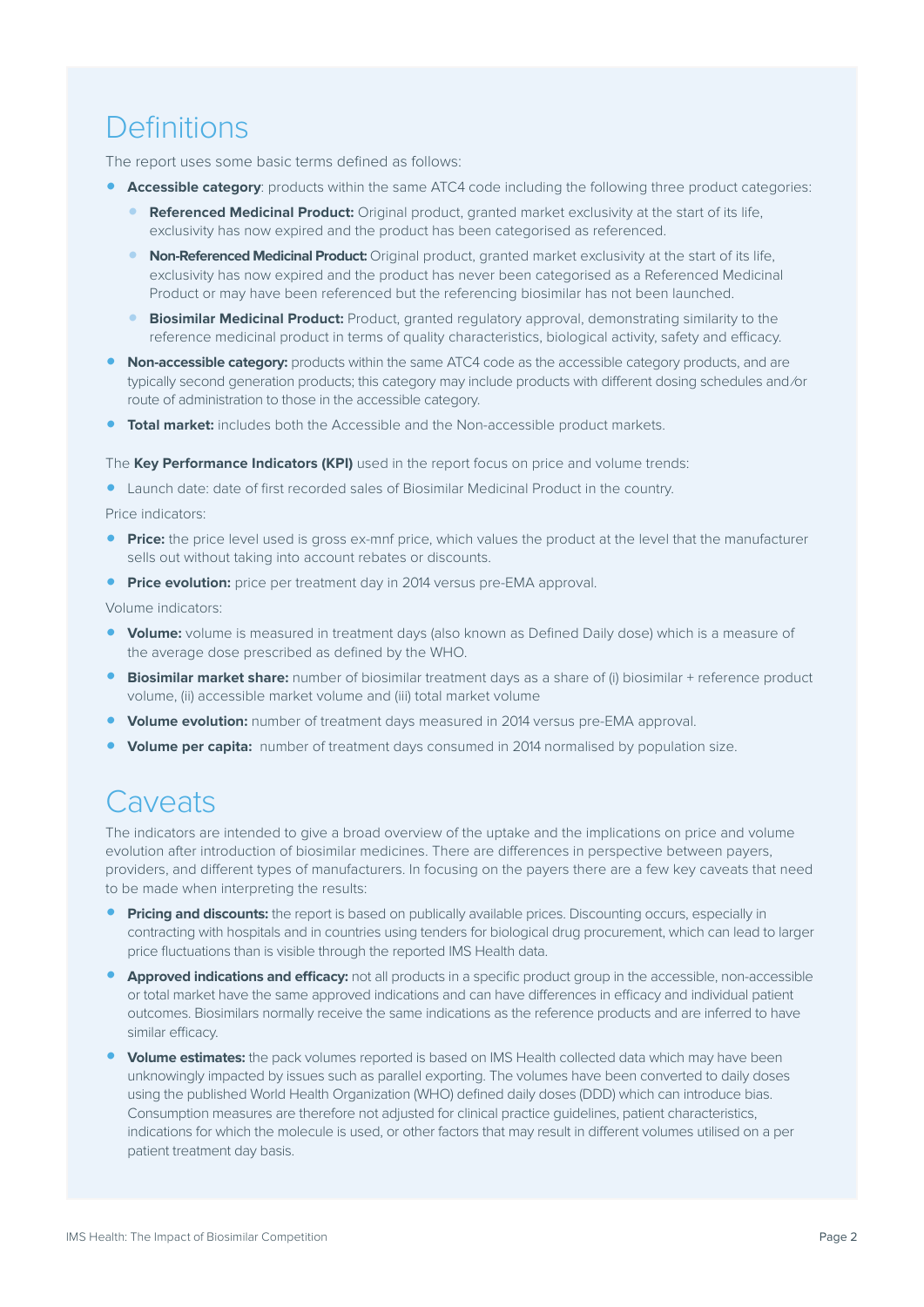### EPO

**Epoetin** (Epo) is a form of human erythropoietin produced by recombinant technology and having the same amino acid sequence and mechanism of action as endogenous erythropoietin. Its major functions are to promote the differentiation and development of red blood cells and to initiate the production of hemoglobin, the molecule within red blood cells that transports oxygen.



**Epoetin volume development**

The average for EEA is not representative for any individual country which is illustrated in the next section. **Summary of EMA information for approved indications for Epoetin products**

|                                                    |                                                                                           | <b>Classification</b> |                   |               |                | <b>Indications</b>                                 |                                                                                            |                                                               |                                                         |                                                                                         | <b>Patient</b><br><b>Type</b> |            | Frequency*                                                                              | Route**      |             |
|----------------------------------------------------|-------------------------------------------------------------------------------------------|-----------------------|-------------------|---------------|----------------|----------------------------------------------------|--------------------------------------------------------------------------------------------|---------------------------------------------------------------|---------------------------------------------------------|-----------------------------------------------------------------------------------------|-------------------------------|------------|-----------------------------------------------------------------------------------------|--------------|-------------|
| <b>Molecule</b>                                    | <b>Product</b>                                                                            | Reference product     | <b>Biosimilar</b> | Non-reference | Non-accessible | <b>Anemia</b> for<br>Chemo-<br>therapy<br>patients | <b>Anemia for</b><br>patients<br>with<br><b>Chronic</b><br><b>Kidney</b><br><b>Disease</b> | <b>Preventing</b><br>Anaemia in<br>premature<br><b>babies</b> | <b>Autologuos</b><br><b>Blood</b><br><b>Transfusion</b> | <b>Reduction</b><br>of allogenic<br>transfusion<br>exposure in<br>Orthopedic<br>surgery | <b>Adult</b>                  | Paedriatic |                                                                                         | Subcutaneous | Intravenous |
| Epoetin alfa                                       | Eprex<br>Epopen<br>Erypo<br>Globuren<br>Abseamed<br>Epoetin Alfa Hexal<br><b>Binocrit</b> |                       |                   |               |                | o<br>D                                             |                                                                                            |                                                               |                                                         | $\bullet$<br>$\bullet$<br>$\bullet$<br>$\bullet$<br>$\bullet$<br>$\bullet$              |                               |            | 3x a week<br>3x a week<br>3x a week<br>3x a week<br>3x a week<br>3x a week<br>3x a week | ●            |             |
|                                                    | Epoetin beta NeoRecormon                                                                  |                       |                   |               |                | $\bullet$                                          | ●                                                                                          | $\bullet$                                                     |                                                         | $\bullet$                                                                               |                               |            | 3x a week                                                                               |              |             |
| Epoetin zeta                                       | Retacrit<br>Silapo                                                                        |                       |                   |               |                | $\bullet$                                          |                                                                                            |                                                               |                                                         |                                                                                         |                               |            | 3x a week<br>3x a week                                                                  |              |             |
| Epoetin theta Eporatio                             |                                                                                           |                       |                   |               |                | $\bullet$                                          |                                                                                            |                                                               |                                                         |                                                                                         |                               |            | 3x a week                                                                               |              |             |
| Methoxy<br>polyethylene<br>glycol-<br>epoetin beta | Mircera                                                                                   |                       |                   |               |                |                                                    |                                                                                            |                                                               |                                                         |                                                                                         |                               |            | Every 2 weeks                                                                           |              |             |
| Darbepoetin<br>alfa                                | Aranesp<br>Nespo                                                                          |                       |                   |               |                |                                                    |                                                                                            |                                                               |                                                         |                                                                                         |                               |            | Weekly<br>Weekly                                                                        |              |             |

\*Anemia for patients with Chronic kidney disease. \*\* Subcutaneous injection is typically used for chemotherapy patients. Intravenous injection is typically used for patients with kidney problems and for patients who are going to donate their own blood.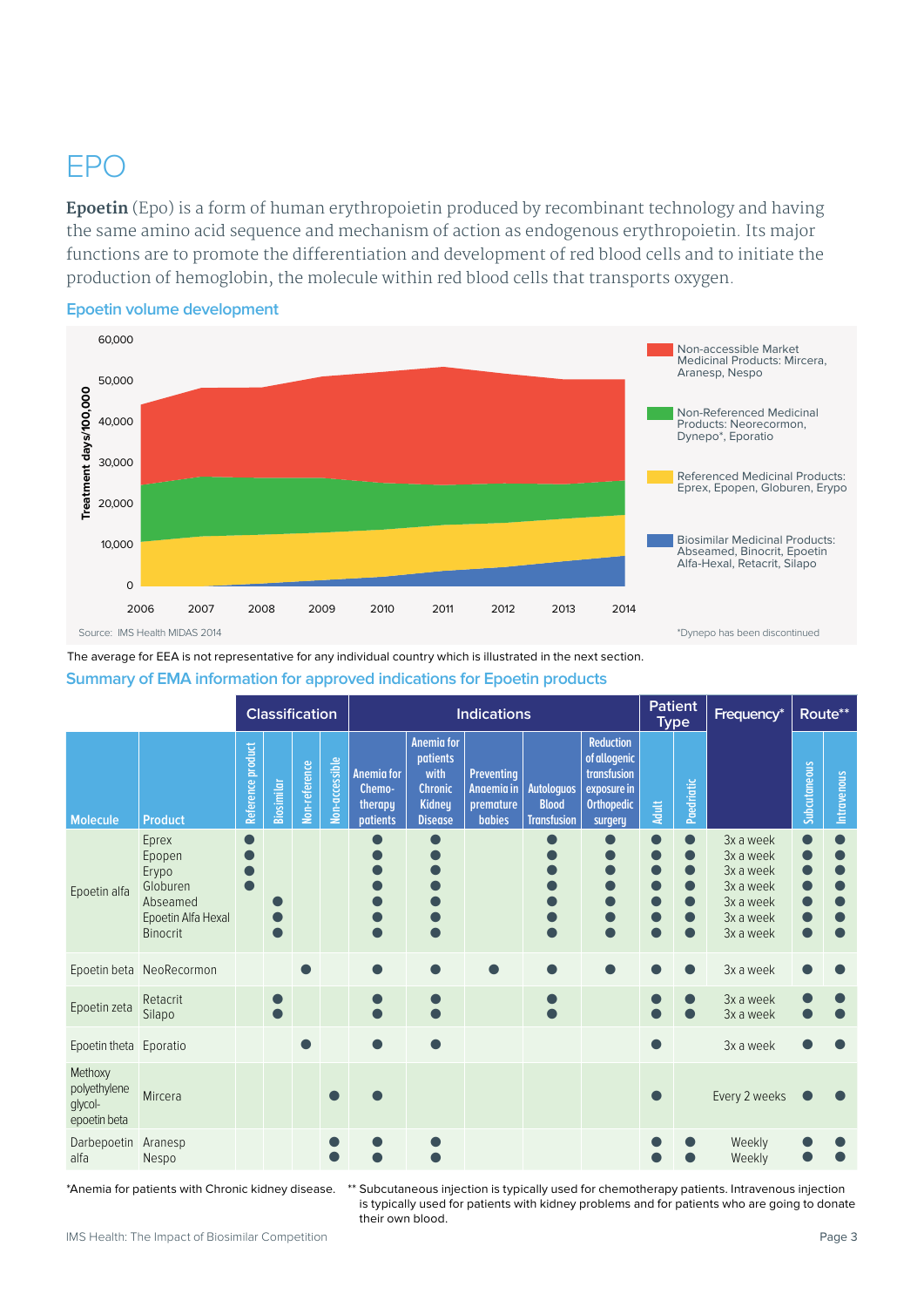#### Additional information about Epoetin

In June 2008 **The European Medicines Agency** (EMA) recommended updating the product information for Epoetin-containing medicines with a new warning for their use in cancer patients stating that blood transfusion should be the preferred method of correcting anaemia. It also advised that prescribers take into account patients' individual circumstances and preferences when making the decision to use Epoetins. The Committee for Medicinal Products for Human Use (CHMP) made clear that the new information does not apply to the use of Epoetins for patients with chronic renal failure. (EMA website)

|                 | <b>Market share TD (2014)</b>                                 |                                                               | Price per TD (2014/Year before<br>biosimilar entrance)   |                                                         |                                                  |                        | Volume TD (2014/Year before<br>biosimilar entrance) |                                                  |                        | <b>First</b>            |                                                  |
|-----------------|---------------------------------------------------------------|---------------------------------------------------------------|----------------------------------------------------------|---------------------------------------------------------|--------------------------------------------------|------------------------|-----------------------------------------------------|--------------------------------------------------|------------------------|-------------------------|--------------------------------------------------|
|                 | <b>Biosimilar</b><br><b>VS</b><br><b>Reference</b><br>product | <b>Biosimilar</b><br><b>VS</b><br><b>Accessible</b><br>market | <b>Biosimilar</b><br><b>VS</b><br><b>Total</b><br>market | <b>Biosimilar</b><br>and<br><b>Reference</b><br>product | <b>Biosimilar</b><br><b>Accessible</b><br>market | <b>Total</b><br>market | <b>Biosimilar</b><br>and<br>Reference<br>product    | <b>Biosimilar</b><br><b>Accessible</b><br>market | <b>Total</b><br>market | <b>TD</b> per<br>capita | <b>Recorded</b><br>Sales of<br><b>Biosimilar</b> |
| AU              | 78%                                                           | 30%                                                           | 19%                                                      | $-21%$                                                  | $-37%$                                           | $-36%$                 | 20%                                                 | $-9%$                                            | $-28%$                 | 0.68                    | 2008                                             |
| <b>BE</b>       | 0%                                                            | 0%                                                            | 0%                                                       | $-16%$                                                  | $-20%$                                           | $-12%$                 | $-37%$                                              | $-38%$                                           | $-52%$                 | 0.52                    | 2014                                             |
| <b>BU</b>       | 100%                                                          | 84%                                                           | 49%                                                      | N/A                                                     | $-70%$                                           | $-51%$                 | 286%                                                | 57%                                              | 166%                   | 0.26                    | 2011                                             |
| CZ              | 96%                                                           | 26%                                                           | 17%                                                      | $-59%$                                                  | $-40%$                                           | $-44%$                 | 115%                                                | 75%                                              | 165%                   | 0.12                    | 2011                                             |
| DK <sup>*</sup> | 95%                                                           | 37%                                                           | 1%                                                       | $-6%$                                                   | $-12%$                                           | $-15%$                 | $-87%$                                              | $-88%$                                           | 45%                    | 0.98                    | 2010                                             |
| FI.             | 100%                                                          | 44%                                                           | 8%                                                       | $-4%$                                                   | $-29%$                                           | $-18%$                 | 1160%                                               | $-50%$                                           | $-1%$                  | 0.33                    | 2008                                             |
| <b>FR</b>       | 29%                                                           | 18%                                                           | 7%                                                       | $-37%$                                                  | $-39%$                                           | $-28%$                 | 29%                                                 | $-17%$                                           | 5%                     | 0.91                    | 2009                                             |
| <b>DE</b>       | 72%                                                           | 56%                                                           | 21%                                                      | $-61%$                                                  | $-55%$                                           | $-45%$                 | 11%                                                 | $-31%$                                           | $-25%$                 | 0.30                    | 2007                                             |
| $GR(R)^*$       | 86%                                                           | 78%                                                           | 70%                                                      | $-35%$                                                  | $-49%$                                           | $-47%$                 | $-25%$                                              | $-58%$                                           | $-69%$                 | 0.02                    | 2008                                             |
| <b>HU</b>       | 75%                                                           | 47%                                                           | 32%                                                      | 7%                                                      | $-30%$                                           | $-20%$                 | 4%                                                  | $-39%$                                           | $-33%$                 | 0.28                    | 2009                                             |
| IE              | 91%                                                           | 6%                                                            | 2%                                                       | $-33%$                                                  | $-26%$                                           | $-18%$                 | $-51%$                                              | $-53%$                                           | $-25%$                 | 0.38                    | 2008                                             |
| IT              | 37%                                                           | 29%                                                           | 19%                                                      | $-12%$                                                  | $-13%$                                           | $-2%$                  | 159%                                                | 87%                                              | 49%                    | 1.17                    | 2008                                             |
| $NL^*$          | 35%                                                           | 11%                                                           | 3%                                                       | $-44%$                                                  | $-33%$                                           | $-23%$                 | 198%                                                | 113%                                             | 125%                   | 0.29                    | 2009                                             |
| <b>NO</b>       | 88%                                                           | 61%                                                           | 7%                                                       | $-24%$                                                  | $-29%$                                           | $-22%$                 | 47%                                                 | $-60%$                                           | $-8%$                  | 0.21                    | 2008                                             |
| <b>PL</b>       | 83%                                                           | 24%                                                           | 19%                                                      | $-80%$                                                  | $-57%$                                           | $-49%$                 | 8255%                                               | 133%                                             | 112%                   | 0.06                    | 2009                                             |
| PT <sup>*</sup> | 80%                                                           | 21%                                                           | 13%                                                      | $-59%$                                                  | $-75%$                                           | $-51%$                 | 95%                                                 | 72%                                              | $-7%$                  | 0.41                    | 2010                                             |
| <b>RO</b>       | 36%                                                           | 12%                                                           | 8%                                                       | $-43%$                                                  | $-40%$                                           | $-42%$                 | 446%                                                | 268%                                             | 457%                   | 0.23                    | 2009                                             |
| <b>SK</b>       | 100%                                                          | 70%                                                           | 48%                                                      | $-60%$                                                  | $-67%$                                           | $-61%$                 | 125%                                                | 32%                                              | 84%                    | 0.52                    | 2010                                             |
| <b>SL</b>       | 30%                                                           | 14%                                                           | 7%                                                       | $-54%$                                                  | $-46%$                                           | $-47%$                 | $-7%$                                               | $-26%$                                           | 9%                     | 0.53                    | 2009                                             |
| ES              | 43%                                                           | 31%                                                           | 20%                                                      | $-30%$                                                  | $-24%$                                           | $-16%$                 | 31%                                                 | $-4%$                                            | $-10%$                 | 0.63                    | 2008                                             |
| <b>SE</b>       | 89%                                                           | 57%                                                           | 22%                                                      | $-16%$                                                  | $-25%$                                           | $-41%$                 | 30%                                                 | $-32%$                                           | 9%                     | 0.55                    | 2008                                             |
| <b>UK</b>       | 7%                                                            | 4%                                                            | 1%                                                       | $-25%$                                                  | $-18%$                                           | $-13%$                 | 141%                                                | $-13%$                                           | 37%                    | 0.28                    | 2009                                             |
| <b>EU</b>       | 43%                                                           | 29%                                                           | 15%                                                      | $-28%$                                                  | $-33%$                                           | $-27%$                 | 65%                                                 | 7%                                               | 16%                    | 0.50                    |                                                  |

#### **Selected KPIs to illustrate volume share, price evolution, and volume evolution in the EEA countries:**

\* The following data history is used: NL (2009-2014), DK (2007-2014), PT (2010-2014), only retail panel is available for Greece. \*\*Caveats may apply - refer to page 2 for the details.

Prices per treatment days (total market) has been reduced in all markets but to a different degree  $((-2\%) - (-61\%)$  due to a combination of factors; the level of competition, to what extent Non Accessible Market products (largely differentiated by fewer injections) have been accepted, but also the price development of reference and biosimilar medicinal products.

The volume development shows that markets with already high usage were greatly reduced following the 2011 safety alert and countries with low usage increased partly based on lower prices.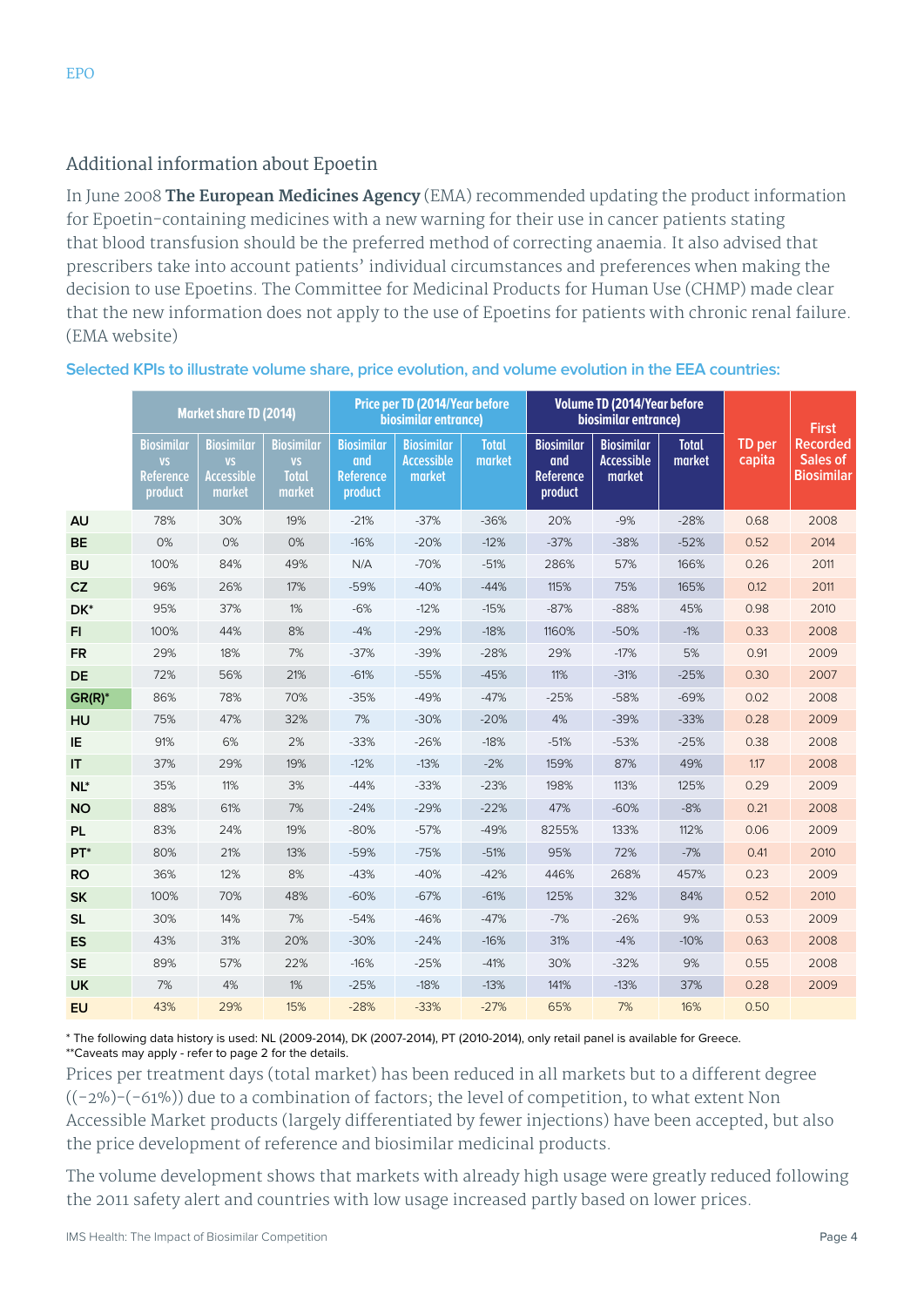## G-CSF

**Granulocyte-colony stimulating factor** (G-CSF) is a glycoprotein that stimulates the bone marrow to produce granulocytes and stem cells and release them into the bloodstream. G-CSF is used with certain cancer patients to accelerate recovery from neutropenia after chemotherapy, allowing higher-intensity treatment regimens.



**G-CSF volume development**

The average for EEA is not representative for any individual country which is illustrated in the next section.

#### **Summary of EMA information for approved indications of G-CSF**

|                 |                                                                         |                      | <b>Classification</b> |                                     | <b>Indications</b>                   |                                                                                                        |                                                               |                                                                             |                                                                                     |                                                                                                                                                     |                                                                           |
|-----------------|-------------------------------------------------------------------------|----------------------|-----------------------|-------------------------------------|--------------------------------------|--------------------------------------------------------------------------------------------------------|---------------------------------------------------------------|-----------------------------------------------------------------------------|-------------------------------------------------------------------------------------|-----------------------------------------------------------------------------------------------------------------------------------------------------|---------------------------------------------------------------------------|
| Molecule        | <b>Product</b>                                                          | Reference<br>product | <b>Biosimilar</b>     | Non-<br>reference<br><b>Product</b> | Non-<br>accessible<br><b>Product</b> | <b>Cytotoxic</b><br><b>Chemotherapy</b><br>associated<br>with Febrile<br>induced<br><b>Neutropenia</b> | <b>Neutropenia</b><br>induced by<br>Acute Myeloid<br>Leukemia | <b>Bone Marrow</b><br>Trans-<br>plantation<br>induced<br><b>Neutropenia</b> | <b>Mobilisation</b><br>of Peripheral<br><b>Blood</b><br>Progenitor<br>Cells (PBPCs) | <b>Severe</b><br><b>Chronic</b><br><b>Neutropenia</b><br>(SCN) with<br>diagnois of<br>congenital,<br>cyclic, or<br>idiopathic<br><b>Neutropenia</b> | <b>Neutropenia</b><br>prevention and<br>treatment in<br>patients with HIV |
| Filgrastim      | Neupogen<br>Zarzio<br>Grasalva<br>Nivestim<br>Ratiograstim<br>Grastofil |                      |                       |                                     |                                      |                                                                                                        |                                                               |                                                                             |                                                                                     | $\bullet$                                                                                                                                           |                                                                           |
| Lenograstim     | Euprotin<br>Granocyte<br>Myelostim<br>Neutrogin                         |                      |                       |                                     |                                      |                                                                                                        |                                                               |                                                                             |                                                                                     |                                                                                                                                                     |                                                                           |
| Lipegfilgrastim | Longuex                                                                 |                      |                       |                                     | ●                                    |                                                                                                        |                                                               |                                                                             |                                                                                     |                                                                                                                                                     |                                                                           |
| Pegfilgrastim   | Neulasta<br>Neulastim                                                   |                      |                       |                                     |                                      |                                                                                                        |                                                               |                                                                             |                                                                                     |                                                                                                                                                     |                                                                           |
| Molgramostim    | Leucomax                                                                |                      |                       |                                     | $\bullet$                            |                                                                                                        |                                                               |                                                                             |                                                                                     |                                                                                                                                                     |                                                                           |
| Sargramostim    | Leukine                                                                 |                      |                       |                                     |                                      |                                                                                                        |                                                               |                                                                             |                                                                                     |                                                                                                                                                     |                                                                           |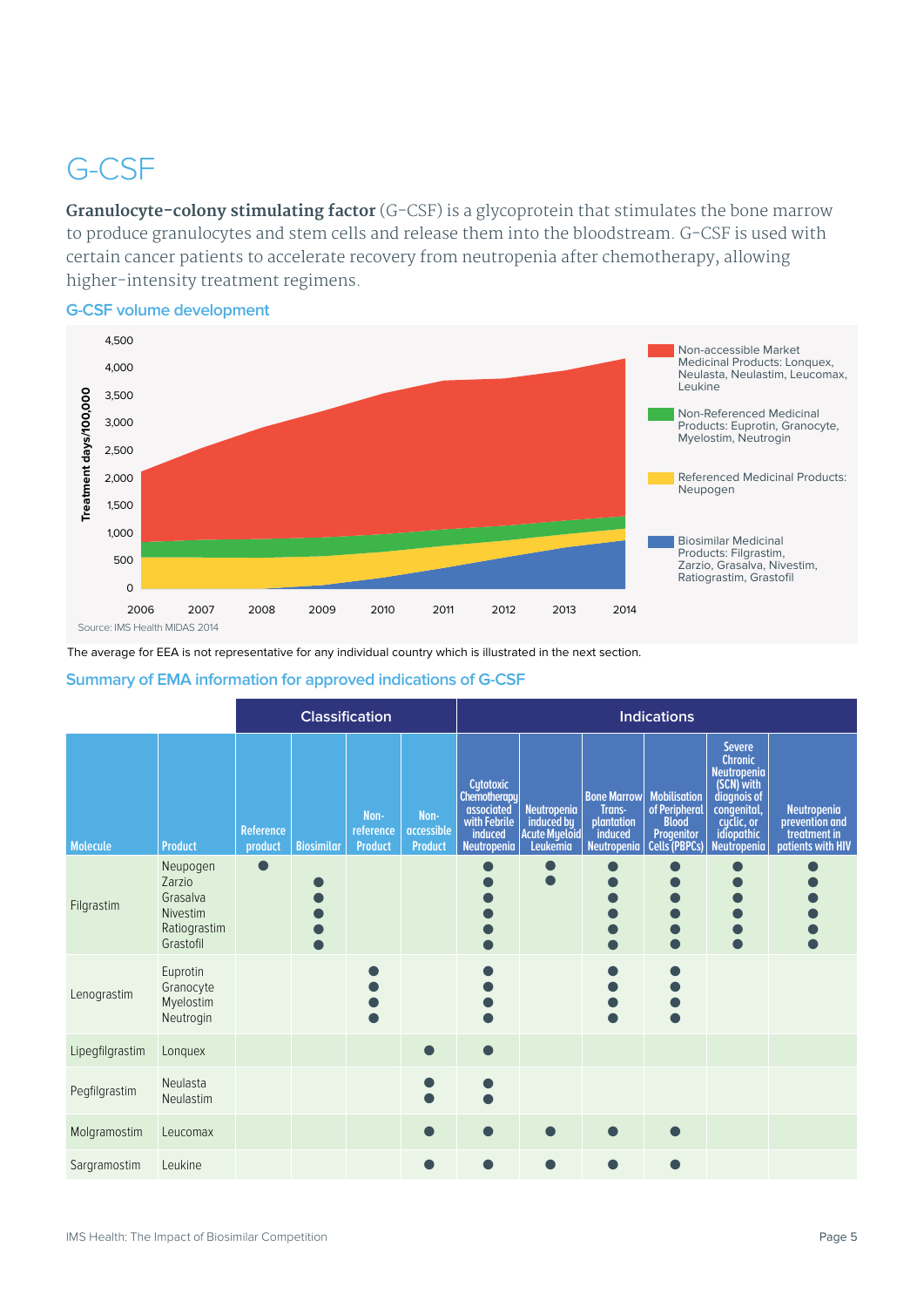#### Additional information about G-CSF

**Subcutaneous injection** is typically used to administer G-CSF daily for 5-7 days, starting 72hrs after completion of chemotherapy or bone marrow transplantation, with the exception of pegfilgrastim and lipegfilgrastim which are long acting G-CSF and therefore administered once only at least 24 hrs after completion of each chemotherapy cycle. GM-CSF (Granulocyte macrophage colony-stimulating factor) Sargramostim and Molgramostim are given daily, most often as a subcutaneous injection (under the skin), but can also be given directly into a vein (intravenous, IV).

|                 | <b>Market share TD (2014)</b>                                 |                                                               | Price per TD (2014/Year before<br>biosimilar entrance)   |                                                         |                                                  | <b>Volume TD (2014/Year before</b><br>biosimilar entrance) |                                                         |                                                  |                        | <b>First</b>     |                                                  |
|-----------------|---------------------------------------------------------------|---------------------------------------------------------------|----------------------------------------------------------|---------------------------------------------------------|--------------------------------------------------|------------------------------------------------------------|---------------------------------------------------------|--------------------------------------------------|------------------------|------------------|--------------------------------------------------|
|                 | <b>Biosimilar</b><br><b>VS</b><br><b>Reference</b><br>product | <b>Biosimilar</b><br><b>VS</b><br><b>Accessible</b><br>market | <b>Biosimilar</b><br><b>VS</b><br><b>Total</b><br>market | <b>Biosimilar</b><br>and<br><b>Reference</b><br>product | <b>Biosimilar</b><br><b>Accessible</b><br>market | <b>Total</b><br>market                                     | <b>Biosimilar</b><br>and<br><b>Reference</b><br>product | <b>Biosimilar</b><br><b>Accessible</b><br>market | <b>Total</b><br>market | TD per<br>capita | <b>Recorded</b><br>Sales of<br><b>Biosimilar</b> |
| <b>AU</b>       | 80%                                                           | 80%                                                           | 14%                                                      | 34%                                                     | $-3%$                                            | $-41%$                                                     | 56%                                                     | 40%                                              | 131%                   | 0.11             | 2008                                             |
| <b>BE</b>       | 2%                                                            | 2%                                                            | 0%                                                       | $-31%$                                                  | $-24%$                                           | $-16%$                                                     | $-6%$                                                   | $-16%$                                           | 101%                   | 0.06             | 2009                                             |
| <b>BU</b>       | 85%                                                           | 80%                                                           | 18%                                                      |                                                         | $-52%$                                           | $-72%$                                                     | 344%                                                    | 184%                                             | 1161%                  | 0.01             | 2009                                             |
| CZ              | 99%                                                           | 99%                                                           | 60%                                                      | $-26%$                                                  |                                                  | $-30%$                                                     | 11%                                                     | 11%                                              | 55%                    | 0.01             | 2010                                             |
| DK*             | 70%                                                           | 69%                                                           | 8%                                                       | $-7%$                                                   | $-2%$                                            | $-33%$                                                     | $-6%$                                                   | $-11%$                                           | 204%                   | 0.06             | 2009                                             |
| FI.             | 97%                                                           | 96%                                                           | 16%                                                      | $-12%$                                                  | $-3%$                                            | $-15%$                                                     | 48%                                                     | 47%                                              | 75%                    | 0.07             | 2009                                             |
| <b>FR</b>       | 81%                                                           | 43%                                                           | 12%                                                      | $-25%$                                                  | $-14%$                                           | $-22%$                                                     | 183%                                                    | 63%                                              | 63%                    | 0.07             | 2009                                             |
| <b>DE</b>       | 71%                                                           | 59%                                                           | 12%                                                      | $-6%$                                                   | $-27%$                                           | $-29%$                                                     | 43%                                                     | 20%                                              | 127%                   | 0.05             | 2008                                             |
| $GR(R)^*$       | 97%                                                           | 92%                                                           | 68%                                                      | $-52%$                                                  | $-22%$                                           | $-46%$                                                     | $-48%$                                                  | $-65%$                                           | $-95%$                 | 0.00             | 2009                                             |
| HU              | 100%                                                          | 100%                                                          | 68%                                                      | $-7%$                                                   |                                                  | $-29%$                                                     | 232%                                                    | 223%                                             | 59%                    | 0.03             | 2009                                             |
| IE              | 25%                                                           | 22%                                                           | 3%                                                       | $-22%$                                                  | 0%                                               | $-17%$                                                     | $-5%$                                                   | $-2%$                                            | 70%                    | 0.07             | 2009                                             |
| IT              | 81%                                                           | 65%                                                           | 25%                                                      | $-19%$                                                  | $-4%$                                            | $-30%$                                                     | 137%                                                    | 43%                                              | 90%                    | 0.04             | 2009                                             |
| $NL^*$          | 39%                                                           | 38%                                                           | 3%                                                       | $-29%$                                                  | 3%                                               | $-30%$                                                     | 3%                                                      | 2%                                               | 50%                    | 0.04             | 2009                                             |
| <b>NO</b>       | 84%                                                           | 84%                                                           | 8%                                                       | 4%                                                      |                                                  | $-26%$                                                     | 46%                                                     | 46%                                              | 145%                   | 0.05             | 2009                                             |
| <b>PL</b>       | 80%                                                           | 79%                                                           | 26%                                                      | $-44%$                                                  | -56%                                             | $-44%$                                                     | 108%                                                    | 92%                                              | 474%                   | 0.04             | 2009                                             |
| PT <sup>*</sup> | 89%                                                           | 88%                                                           | 48%                                                      | $-88%$                                                  | $-15%$                                           | $-51%$                                                     | 27%                                                     | 18%                                              | $-49%$                 | 0.02             | 2010                                             |
| <b>RO</b>       | 100%                                                          | 100%                                                          | 45%                                                      |                                                         |                                                  | $-59%$                                                     | 680%                                                    | 680%                                             | 1621%                  | 0.02             | 2009                                             |
| <b>SK</b>       | 97%                                                           | 97%                                                           | 26%                                                      | $-66%$                                                  |                                                  | $-71%$                                                     | 305%                                                    | 305%                                             | 734%                   | 0.04             | 2009                                             |
| <b>SL</b>       | 61%                                                           | 61%                                                           | 12%                                                      | $-70%$                                                  |                                                  | $-47%$                                                     | 73%                                                     | 73%                                              | 272%                   | 0.05             | 2009                                             |
| <b>ES</b>       | 77%                                                           | 76%                                                           | 57%                                                      | $-41%$                                                  | 1%                                               | $-29%$                                                     | 47%                                                     | 33%                                              | 0%                     | 0.02             | 2009                                             |
| <b>SE</b>       | 92%                                                           | 92%                                                           | 54%                                                      | $-14%$                                                  | $-9%$                                            | $-35%$                                                     | 215%                                                    | 179%                                             | 70%                    | 0.03             | 2009                                             |
| <b>UK</b>       | 96%                                                           | 79%                                                           | 41%                                                      | 1%                                                      | $-8%$                                            | $-8%$                                                      | 103%                                                    | 82%                                              | 136%                   | 0.03             | 2008                                             |
| <b>EU</b>       | 81%                                                           | 67%                                                           | 21%                                                      | $-19%$                                                  | $-10%$                                           | $-28%$                                                     | 96%                                                     | 59%                                              | 101%                   | 0.04             |                                                  |

#### **Selected KPIs to illustrate volume share, price evolution, and volume evolution in the EEA countries:**

\* The following data history is used: NL (2009-2014), DK (2007-2014), PT (2010-2014), only retail panel is available for Greece.

The volume has likely shifted to retail in the period.

\*\*Caveats may apply - refer to page 2 for the details.

Price changes per treatment days (total market) vary considerably across the different EEA countries, this ranges between  $(-72%)$  and  $(-8%)$ .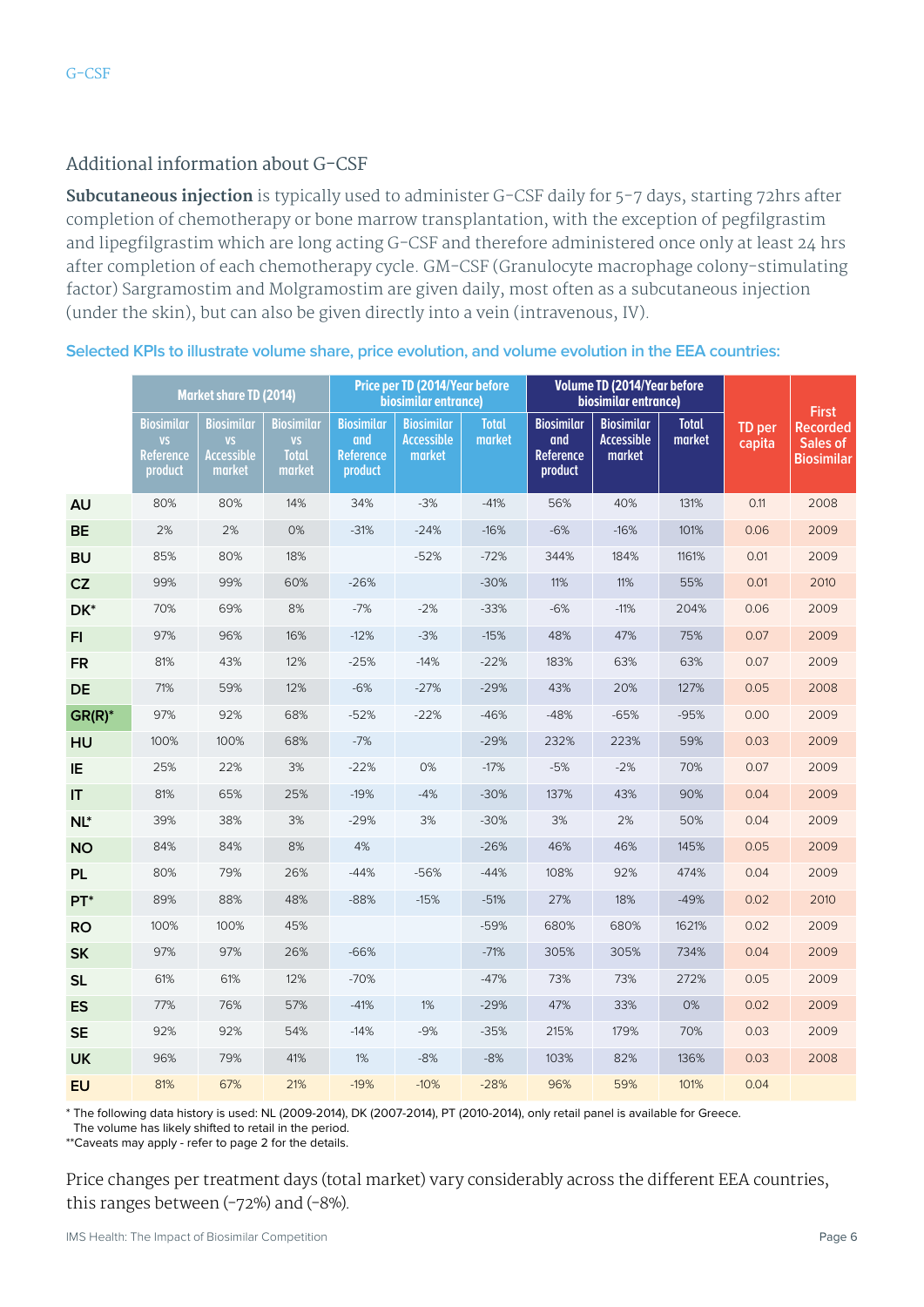### **HGH**

**Human Growth Hormone (HGH),** also known as somatropin, is a peptide hormone that stimulates growth, cell reproduction and regeneration in humans. It is used to treat growth disorders in children and growth hormone deficiency in adults.



#### **GH volume development**

The average for EEA is not representative for any individual country which is illustrated in the next section.

|                 |                   | <b>Classification</b> | <b>Indications</b>           |                                     |                                                                          |                            |                                  |                                                                                      |                                                          |                                                |                                                     |                                                                                             |
|-----------------|-------------------|-----------------------|------------------------------|-------------------------------------|--------------------------------------------------------------------------|----------------------------|----------------------------------|--------------------------------------------------------------------------------------|----------------------------------------------------------|------------------------------------------------|-----------------------------------------------------|---------------------------------------------------------------------------------------------|
| <b>Molecule</b> | <b>Product</b>    | Reference<br>product  | <b>Biosimilar</b><br>Product | Non-<br>reference<br><b>Product</b> | <b>Pediatric</b><br><b>Growth</b><br><b>Hormone</b><br><b>Deficiency</b> | <b>Adult</b><br><b>GHD</b> | <b>Turner</b><br><b>Syndrome</b> | Growth<br>failure due<br>to Chronic<br><b>Renal</b><br><b>Insufficiency</b><br>(CRI) | $SGA -$<br><b>Small for</b><br><b>Gestational</b><br>Age | PWS-<br><b>Prader-Willi</b><br><b>Syndrome</b> | <b>Idiopathic</b><br><b>Short</b><br><b>Stature</b> | SHOX-<br><b>Short-Stature</b><br>Homebox-<br><b>Containing</b><br>Gene<br><b>Deficiency</b> |
|                 | Genotropin        | $\bullet$             |                              |                                     | $\bullet$                                                                | $\bullet$                  | $\bullet$                        | $\bullet$                                                                            | $\bullet$                                                | $\bullet$                                      | $\bullet$                                           |                                                                                             |
|                 | Humatrope         | $\bullet$             |                              |                                     | $\bullet$                                                                | $\bullet$                  | $\bullet$                        | $\bullet$                                                                            | $\bullet$                                                |                                                | $\bullet$                                           |                                                                                             |
|                 | Omnitrope         |                       | $\bullet$                    |                                     | $\bullet$                                                                | $\bullet$                  | $\bullet$                        | $\bullet$                                                                            | $\bullet$                                                | $\bullet$                                      |                                                     |                                                                                             |
| Somatropin      | Norditropin       |                       |                              | $\bullet$                           | $\bullet$                                                                | $\bullet$                  | $\bullet$                        | $\bullet$                                                                            | $\bullet$                                                |                                                |                                                     |                                                                                             |
|                 | Saizen            |                       |                              |                                     | $\bullet$                                                                | $\bullet$                  | $\bullet$                        | $\bullet$                                                                            | $\bullet$                                                |                                                |                                                     |                                                                                             |
|                 | <b>NutropinAq</b> |                       |                              |                                     | $\bullet$                                                                | $\bullet$                  | $\bullet$                        | $\bullet$                                                                            |                                                          |                                                |                                                     |                                                                                             |
|                 | Zomacton          |                       |                              | $\bullet$                           |                                                                          |                            | $\bullet$                        |                                                                                      |                                                          |                                                |                                                     |                                                                                             |

#### **Summary of EMA information for approved indication and administration frequency details for HGH products**

**Subcutaneous injection** is typically used to administer Human Growth Hormone treatment. The dosage of administration should be individualised for each patient, with a weight based regimen. The duration of treatment, usually a period of several years, will depend on maximum achievable therapeutic benefit.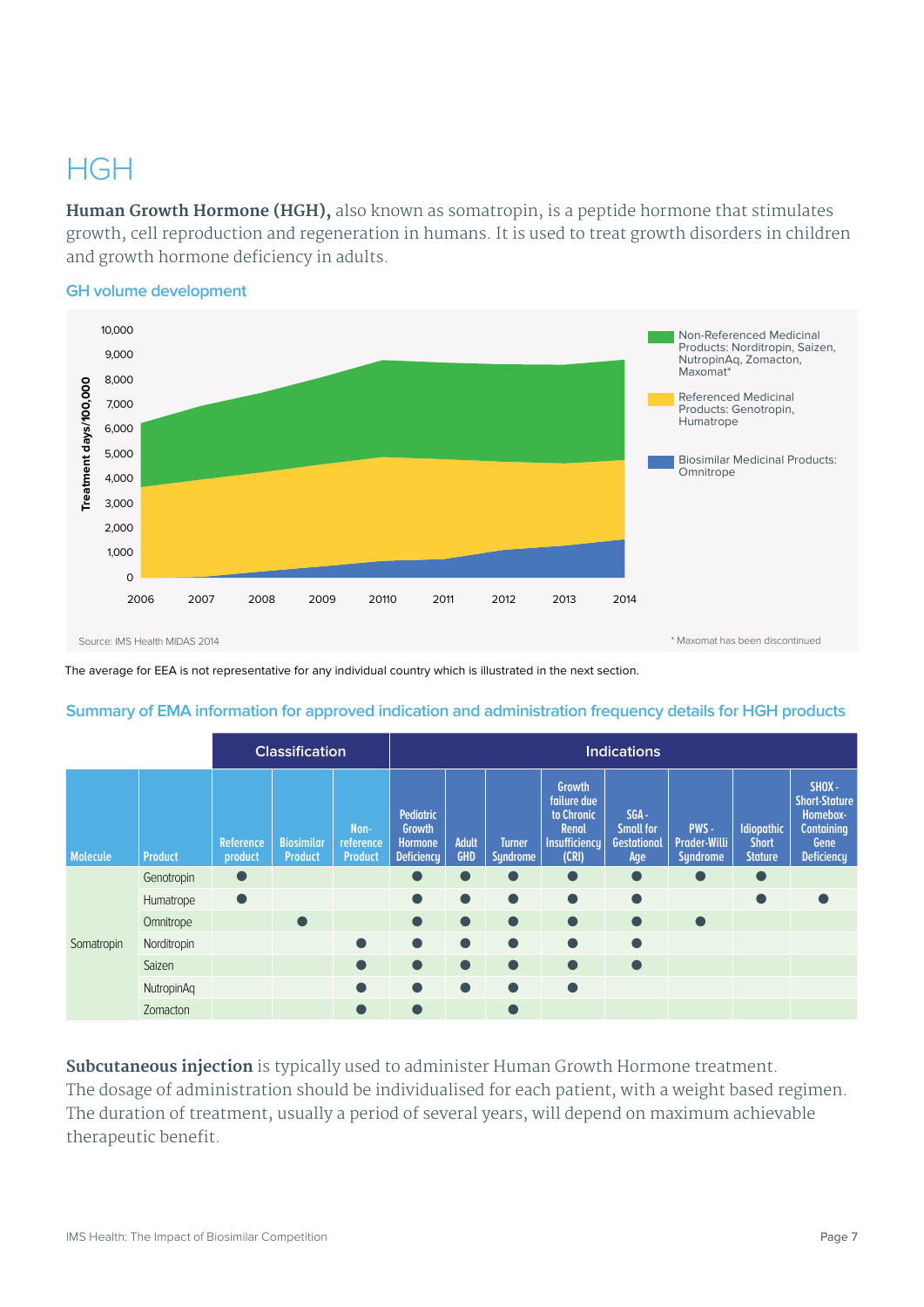|                 | <b>Market share TD (2014)</b>                                 |                                                               |                                                          | Price per TD (2014/Year before<br>biosimilar entrance)  |                                                  |                        | <b>Volume TD (2014/Year before</b><br>biosimilar entrance) |                                                  |                        |                         | <b>First</b>                                     |
|-----------------|---------------------------------------------------------------|---------------------------------------------------------------|----------------------------------------------------------|---------------------------------------------------------|--------------------------------------------------|------------------------|------------------------------------------------------------|--------------------------------------------------|------------------------|-------------------------|--------------------------------------------------|
|                 | <b>Biosimilar</b><br><b>VS</b><br><b>Reference</b><br>product | <b>Biosimilar</b><br><b>VS</b><br><b>Accessible</b><br>market | <b>Biosimilar</b><br><b>VS</b><br><b>Total</b><br>market | <b>Biosimilar</b><br>and<br><b>Reference</b><br>product | <b>Biosimilar</b><br><b>Accessible</b><br>market | <b>Total</b><br>market | <b>Biosimilar</b><br>and<br>Reference<br>product           | <b>Biosimilar</b><br><b>Accessible</b><br>market | <b>Total</b><br>market | <b>TD</b> per<br>capita | <b>Recorded</b><br>Sales of<br><b>Biosimilar</b> |
| <b>AU</b>       | 27%                                                           | 15%                                                           | 15%                                                      | $0\%$                                                   | $-2%$                                            | $-5%$                  | 32%                                                        | 41%                                              | 41%                    | 0.04                    | 2008                                             |
| <b>BE</b>       | 16%                                                           | 8%                                                            | 8%                                                       | $-4%$                                                   | $-12%$                                           | $-11%$                 | 21%                                                        | 44%                                              | 44%                    | 0.10                    | 2009                                             |
| <b>BU</b>       | 12%                                                           | 12%                                                           | 12%                                                      | $-5%$                                                   | 64%                                              | $-7%$                  | 29%                                                        | 13%                                              | 13%                    | 0.01                    | 2012                                             |
| CZ              | 13%                                                           | 0%                                                            | 0%                                                       | $-19%$                                                  | $-21%$                                           | $-21%$                 | 46%                                                        | 82%                                              | 82%                    | 0.11                    | 2010                                             |
| DK*             | 92%                                                           | 36%                                                           | 36%                                                      | 0%                                                      | $-8%$                                            | $-9%$                  | 31%                                                        | 35%                                              | 35%                    | 0.14                    | 2011                                             |
| FI.             | 31%                                                           | $8\%$                                                         | $8\%$                                                    | $-34%$                                                  | -56%                                             | $-49%$                 | $-17%$                                                     | 44%                                              | 44%                    | 0.09                    | 2008                                             |
| <b>FR</b>       | 28%                                                           | 14%                                                           | 14%                                                      | $-9%$                                                   | $-8%$                                            | $-10%$                 | 34%                                                        | 39%                                              | 39%                    | 0.14                    | 2007                                             |
| <b>DE</b>       | 23%                                                           | 11%                                                           | 6%                                                       | 9%                                                      | 9%                                               | 7%                     | 3%                                                         | 23%                                              | 23%                    | 0.08                    | 2006                                             |
| $GR(R)^*$       | 0%                                                            | 0%                                                            | 0%                                                       | $-21%$                                                  | 0%                                               | $-21%$                 | 160%                                                       | 160%                                             | 160%                   | 0.00                    |                                                  |
| HU              | 6%                                                            | 3%                                                            | 3%                                                       | $-1%$                                                   | $-23%$                                           | $-12%$                 | $-8%$                                                      | 12%                                              | 12%                    | 0.05                    | 2012                                             |
| IE.             | 0%                                                            | 0%                                                            | 0%                                                       | $-10%$                                                  | 25%                                              | 7%                     | 26%                                                        | 29%                                              | 29%                    | 0.06                    |                                                  |
| IT              | 22%                                                           | 9%                                                            | 9%                                                       | $-10%$                                                  | $-6%$                                            | $-10%$                 | 43%                                                        | 48%                                              | 48%                    | 0.10                    | 2007                                             |
| $NL^*$          | 28%                                                           | 14%                                                           | 14%                                                      | $-29%$                                                  | $-19%$                                           | $-28%$                 | 21%                                                        | 44%                                              | 44%                    | 0.11                    | 2008                                             |
| <b>NO</b>       | 15%                                                           | 6%                                                            | 6%                                                       | $-26%$                                                  | $-29%$                                           | $-28%$                 | $-7%$                                                      | 39%                                              | 39%                    | 0.16                    | 2011                                             |
| <b>PL</b>       | 99%                                                           | 99%                                                           | 99%                                                      | $-21%$                                                  | 17%                                              | $-39%$                 | 62%                                                        | 62%                                              | 62%                    | 0.07                    | 2008                                             |
| PT <sup>*</sup> | 0%                                                            | 0%                                                            | 0%                                                       | $-4%$                                                   | $-22%$                                           | $-14%$                 | 56%                                                        | 21%                                              | 21%                    | 0.04                    | 2014                                             |
| <b>RO</b>       | 61%                                                           | 28%                                                           | 28%                                                      | $-4%$                                                   | $-29%$                                           | $-28%$                 | 70%                                                        | 40%                                              | 40%                    | 0.06                    | 2008                                             |
| <b>SK</b>       | 0%                                                            | 0%                                                            | 0%                                                       | $-42%$                                                  | $-49%$                                           | $-48%$                 | 144%                                                       | 98%                                              | 98%                    | 0.08                    | 2013                                             |
| <b>SL</b>       | 8%                                                            | 4%                                                            | 4%                                                       | $-31%$                                                  | $-45%$                                           | $-39%$                 | 36%                                                        | 10%                                              | 10%                    | 0.06                    | 2010                                             |
| <b>ES</b>       | 28%                                                           | 20%                                                           | 20%                                                      | $-19%$                                                  | $-16%$                                           | $-18%$                 | 40%                                                        | 27%                                              | 27%                    | 0.12                    | 2007                                             |
| <b>SE</b>       | 29%                                                           | 19%                                                           | 19%                                                      | $-25%$                                                  | $-30%$                                           | $-28%$                 | $-11%$                                                     | $-6%$                                            | $-6%$                  | 0.14                    | 2007                                             |
| <b>UK</b>       | 14%                                                           | 8%                                                            | 8%                                                       | $-25%$                                                  | $-4%$                                            | $-15%$                 | 28%                                                        | 53%                                              | 53%                    | 0.06                    | 2007                                             |
| <b>EU</b>       | 33%                                                           | 18%                                                           | 18%                                                      | $-7%$                                                   | $-7%$                                            | $-13%$                 | 33%                                                        | 19%                                              | 44%                    | 0.09                    |                                                  |

**Selected KPIs to illustrate volume share, price evolution, and volume evolution in the EEA countries:**

\* The following data history is used: NL (2009-2014), DK (2007-2014), PT (2010-2014), only retail panel is available for Greece.

\*\*Caveats may apply - refer to page 2 for the details.

Price changes per treatment days (total market) vary considerably across the different EEA countries, this ranges between  $(-49%)$  and  $7%$ .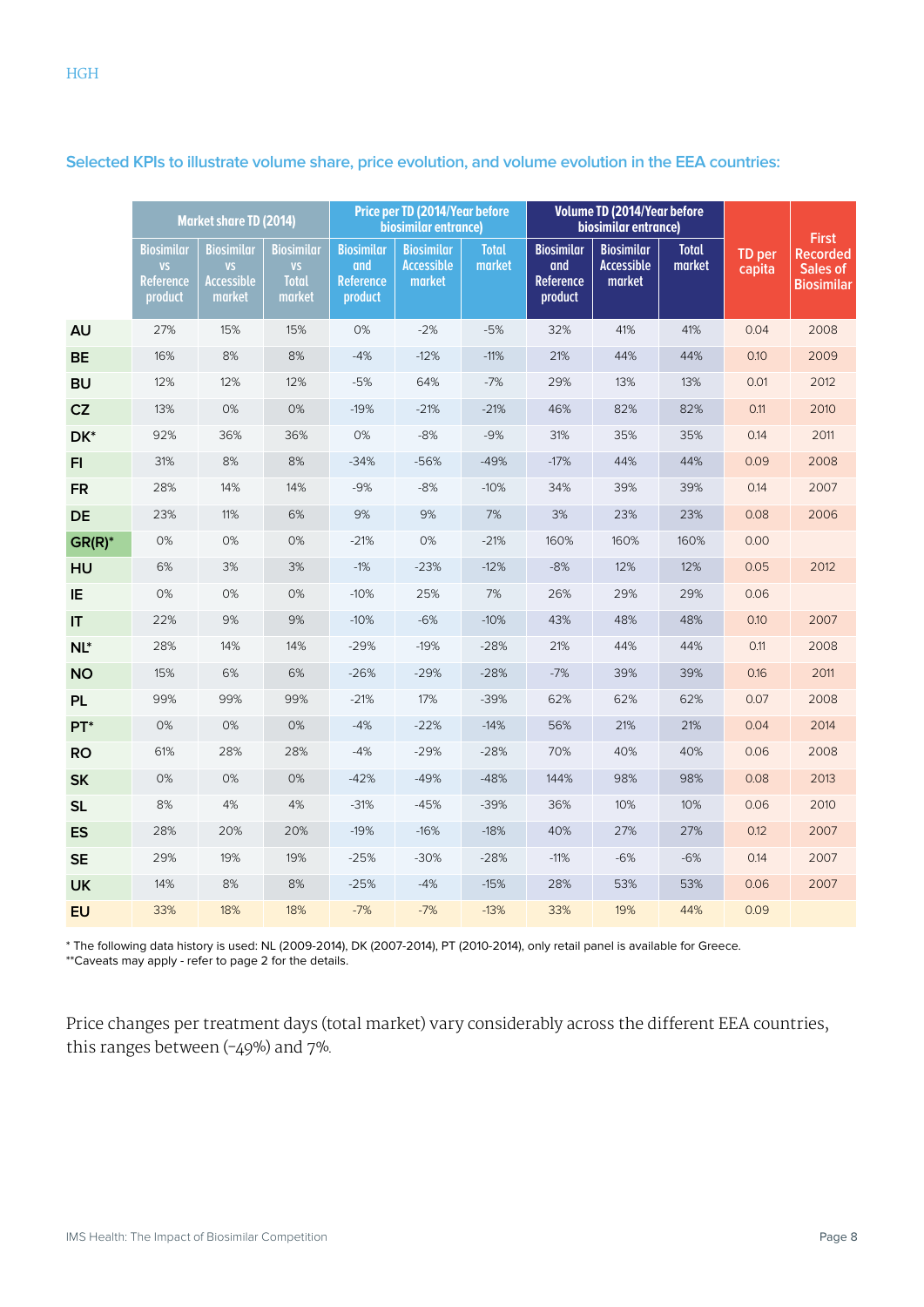# Anti-TNF

**Anti-TNF** (Anti-tumour necrosis factor) drugs are a class of drugs that are used to treat inflammatory conditions such as rheumatoid arthritis, ankylosing spondylitis, psoriatic arthritis, juvenile arthritis, crohn's disease, ulcerative colitis, psoriasis and hidradinitis suppurativa. These drugs are able to reduce inflammation and stop disease progression.

TNF is a chemical produced by the immune system that causes inflammation in the body. In healthy individuals, excess TNF in the blood is blocked naturally, but in those who have conditions like RA, higher levels of TNF in the blood lead to more inflammation, joints destruction and persistent symptoms. Anti-TNF agents can alter the disease's effect on the body by controlling inflammation in joints, gastrointestinal tract and skin.

Infliximab first loss of exclusivity was in Norway and Finland in Q4 2013. In the majority of countries in the EEA loss of exclusivity occurred only in February 2015. The total sales in Norway and Finland 2014 equates to 170 TD/100,000 in Europe.



#### **Anti-TNF volume development**

The average for EEA is not representative for any individual country which is illustrated in the next section.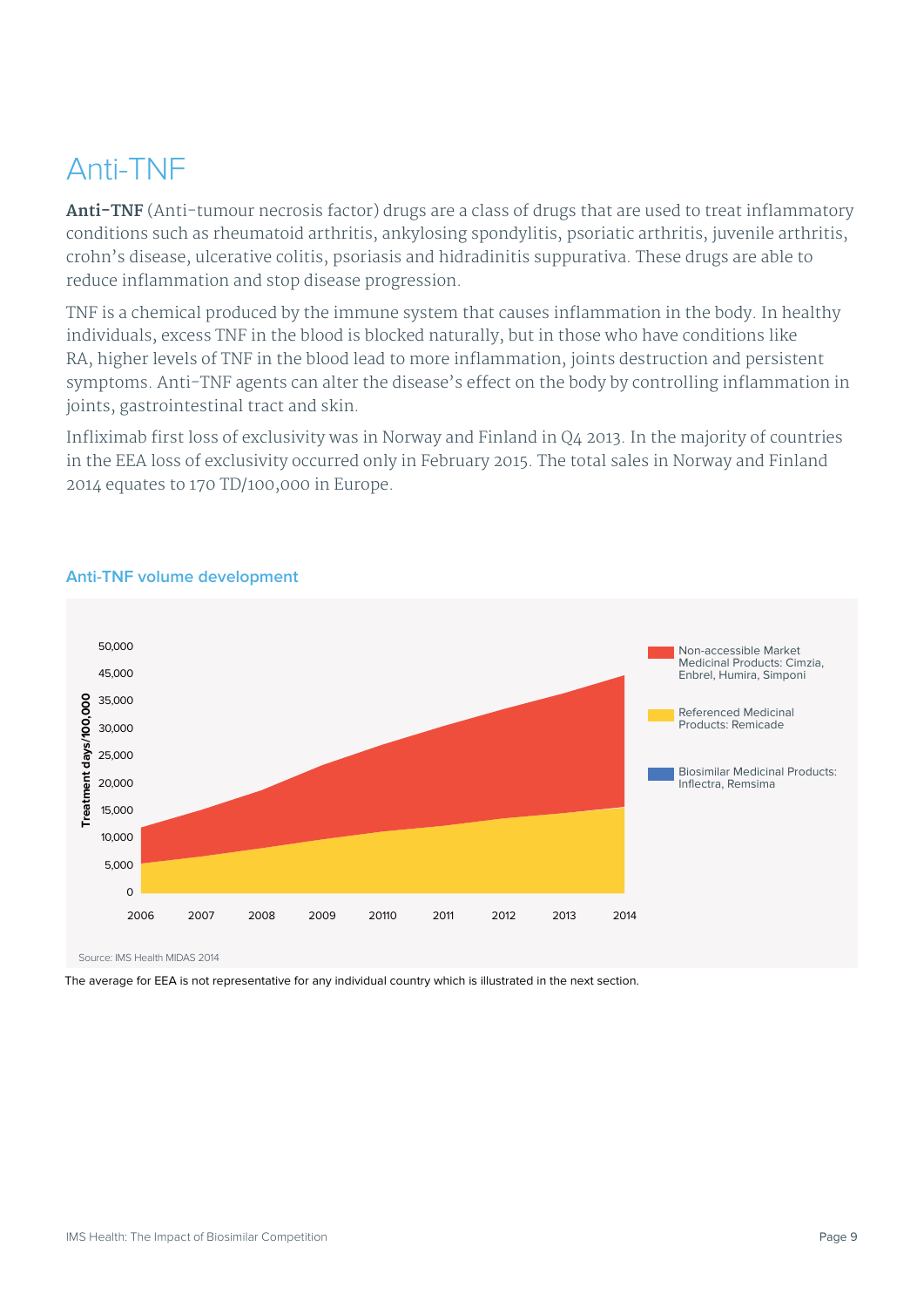#### Additional information about Anti-TNF

#### **Summary of EMA information for approved indications of Anti-TNF products**

|                                                                                                                                              | <b>Humira</b> | Remicade  | Remsima | <b>Inflectra</b> | <b>Enbrel</b> | Simponi | Cimzia |
|----------------------------------------------------------------------------------------------------------------------------------------------|---------------|-----------|---------|------------------|---------------|---------|--------|
| <b>Rheumatoid Arthritis</b>                                                                                                                  |               |           |         | ●                |               |         |        |
| Juvenile idiopathic Arthritis                                                                                                                |               |           |         |                  |               |         |        |
| <b>Psoriatic Arthritis</b>                                                                                                                   |               |           |         |                  |               |         |        |
| Axial Spondyloarthritis, comprising:<br><b>Ankylosing Spondylitis (AS)</b><br>Axial Spondyloarthritis without<br>radiographic evidence of AS |               |           |         |                  |               |         |        |
| <b>Crohn Disease</b>                                                                                                                         |               | $\bullet$ |         |                  |               |         |        |
| <b>Paediatric Crohn Disease</b>                                                                                                              |               | $\bullet$ |         |                  |               |         |        |
| <b>Ulcerative Colitis</b>                                                                                                                    |               |           |         |                  |               |         |        |
| <b>Paediatric Ulcerative Colitis</b>                                                                                                         |               | $\bullet$ |         | $\bullet$        |               |         |        |
| <b>Psoraisis</b>                                                                                                                             |               |           |         |                  |               |         |        |
| <b>Paediatric Plaque Psoraisis</b>                                                                                                           |               |           |         |                  |               |         |        |
| Hidradenitis suppurativa                                                                                                                     |               |           |         |                  |               |         |        |

Indications have been added over time expanding the potential patient population.

#### **Summary of EMA information for administration frequency details for Anti-TNF products**

|                       |                                  |           | <b>Classification</b>                  |                                 |                                  | <b>Frequency</b>                                |                     | Route       |
|-----------------------|----------------------------------|-----------|----------------------------------------|---------------------------------|----------------------------------|-------------------------------------------------|---------------------|-------------|
| <b>Molecule</b>       | <b>Product</b>                   |           | Reference product   Biosimilar Product | Non-reference<br><b>Product</b> | Non-accessible<br><b>Product</b> |                                                 | <b>Subcutaneous</b> | Intravenous |
| Infliximab            | Remsima<br>Inflectra<br>Remicade | $\bullet$ |                                        |                                 |                                  | Every 8 weeks<br>Every 8 weeks<br>Every 8 weeks |                     |             |
| Etanercept            | Enbrel                           |           |                                        |                                 |                                  | Twice weekly                                    | $\bullet$           |             |
| Adalimumab            | <b>Humira</b>                    |           |                                        |                                 | $\bullet$                        | Every 2 weeks                                   | $\bullet$           |             |
| Certolizumab<br>Pegol | Cimzia                           |           |                                        |                                 |                                  | Every 4 weeks                                   |                     |             |
| Golimumab             | Simponi                          |           |                                        |                                 |                                  | Monthly                                         |                     |             |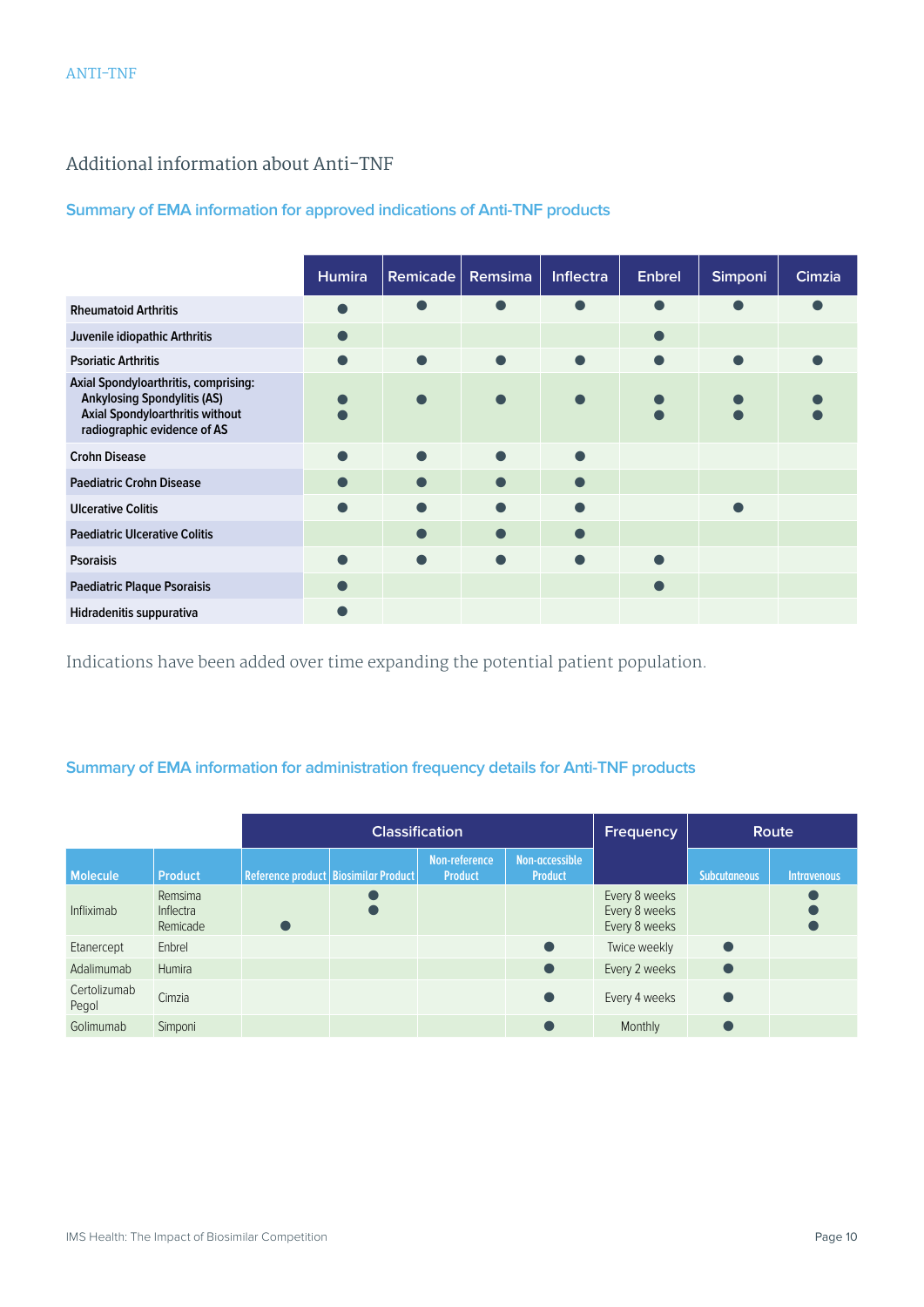|                 | <b>Market share TD (2014)</b>                          |                                                               | Price per TD (2014/Year before<br>biosimilar entrance)   |                                                         |                                           | Volume TD (2014/Year before<br>biosimilar entrance) |                                                         |                                           |                        | <b>First</b>            |                                                  |
|-----------------|--------------------------------------------------------|---------------------------------------------------------------|----------------------------------------------------------|---------------------------------------------------------|-------------------------------------------|-----------------------------------------------------|---------------------------------------------------------|-------------------------------------------|------------------------|-------------------------|--------------------------------------------------|
|                 | <b>Biosimilar</b><br><b>VS</b><br>Reference<br>product | <b>Biosimilar</b><br><b>VS</b><br><b>Accessible</b><br>market | <b>Biosimilar</b><br><b>VS</b><br><b>Total</b><br>market | <b>Biosimilar</b><br>and<br><b>Reference</b><br>product | <b>Biosimilar</b><br>Accessible<br>market | <b>Total</b><br>market                              | <b>Biosimilar</b><br>and<br><b>Reference</b><br>product | <b>Biosimilar</b><br>Accessible<br>market | <b>Total</b><br>market | <b>TD</b> per<br>capita | <b>Recorded</b><br>Sales of<br><b>Biosimilar</b> |
| <b>AU</b>       |                                                        |                                                               |                                                          |                                                         |                                           |                                                     |                                                         |                                           |                        | 0.16                    |                                                  |
| <b>BE</b>       |                                                        |                                                               |                                                          |                                                         |                                           |                                                     |                                                         |                                           |                        | 0.86                    |                                                  |
| <b>BU</b>       |                                                        |                                                               |                                                          |                                                         |                                           |                                                     |                                                         |                                           |                        | 0.13                    | 2014                                             |
| CZ              | 3%                                                     | 3%                                                            | 2%                                                       | $-7%$                                                   | $-7%$                                     | $-4%$                                               | 26%                                                     | 26%                                       | 24%                    | 0.27                    | 2014                                             |
| DK*             |                                                        |                                                               |                                                          |                                                         |                                           |                                                     |                                                         |                                           |                        | 0.83                    | 2015                                             |
| F1              | 3%                                                     | 3%                                                            | 1%                                                       |                                                         |                                           | 0%                                                  | 10%                                                     | 10%                                       | 10%                    | 0.71                    | 2013                                             |
| <b>FR</b>       |                                                        |                                                               |                                                          |                                                         |                                           |                                                     |                                                         |                                           |                        | 0.57                    | 2015                                             |
| <b>DE</b>       |                                                        |                                                               |                                                          |                                                         |                                           |                                                     |                                                         |                                           |                        | 0.45                    | 2015                                             |
| $GR(R)^*$       |                                                        |                                                               |                                                          |                                                         |                                           |                                                     |                                                         |                                           |                        | 0.00                    |                                                  |
| HU              | 7%                                                     | 7%                                                            | 2%                                                       |                                                         |                                           | $3%$                                                | $-3%$                                                   | $-3%$                                     | 6%                     | 0.30                    | 2014                                             |
| IE              | 2%                                                     | 2%                                                            | 1%                                                       |                                                         | $-1%$                                     | $-1%$                                               | 22%                                                     | 22%                                       | 14%                    | 1.11                    | 2014                                             |
| IT              |                                                        |                                                               |                                                          |                                                         |                                           |                                                     |                                                         |                                           |                        | 0.31                    | 2015                                             |
| $NL^*$          |                                                        |                                                               |                                                          |                                                         |                                           |                                                     |                                                         |                                           |                        | 0.98                    | 2015                                             |
| <b>NO</b>       | 19%                                                    | 19%                                                           | $8\%$                                                    | $-3%$                                                   | $-10%$                                    | $-1%$                                               | 13%                                                     | 13%                                       | 12%                    | 1.21                    | 2013                                             |
| <b>PL</b>       | 11%                                                    | 11%                                                           | 3%                                                       | $-24%$                                                  | $-26%$                                    | $-4%$                                               | 12%                                                     | 12%                                       | 16%                    | 0.04                    | 2014                                             |
| PT <sup>*</sup> | 2%                                                     | 2%                                                            | 1%                                                       | $-12%$                                                  | $-12%$                                    | $-5%$                                               | 16%                                                     | 16%                                       | 12%                    | 0.30                    | 2013                                             |
| <b>RO</b>       | 2%                                                     | 2%                                                            | 1%                                                       |                                                         |                                           | 6%                                                  | $-24%$                                                  | $-24%$                                    | $-7%$                  | 0.17                    | 2014                                             |
| <b>SK</b>       | 1%                                                     | 1%                                                            | 1%                                                       | $-2%$                                                   | $-2%$                                     | $-4%$                                               | 42%                                                     | 42%                                       | 34%                    | 0.60                    | 2014                                             |
| <b>SL</b>       |                                                        |                                                               |                                                          |                                                         |                                           |                                                     |                                                         |                                           |                        | 0.41                    |                                                  |
| <b>ES</b>       |                                                        |                                                               |                                                          |                                                         |                                           |                                                     |                                                         |                                           |                        | 0.44                    | 2015                                             |
| <b>SE</b>       |                                                        |                                                               |                                                          |                                                         |                                           |                                                     |                                                         |                                           |                        | 0.80                    | 2015                                             |
| <b>UK</b>       |                                                        |                                                               |                                                          |                                                         |                                           |                                                     |                                                         |                                           |                        | 0.56                    | 2015                                             |
| <b>EU</b>       | 1%                                                     | $1\%$                                                         | 0%                                                       | $-1%$                                                   | $-1%$                                     | 0%                                                  | 8%                                                      | 8%                                        | 9%                     | 0.44                    |                                                  |

**Selected KPIs to illustrate volume share, price evolution, and volume evolution in the EEA countries:**

\* The following data history is used: NL (2009-2014), DK (2007-2014), PT (2010-2014), only retail panel is available for Greece. \*\*Caveats may apply - refer to page 2 for the details.

Price changes per treatment days (total market) vary considerably across the different EEA countries, this ranges between  $(-5%)$  and 6%.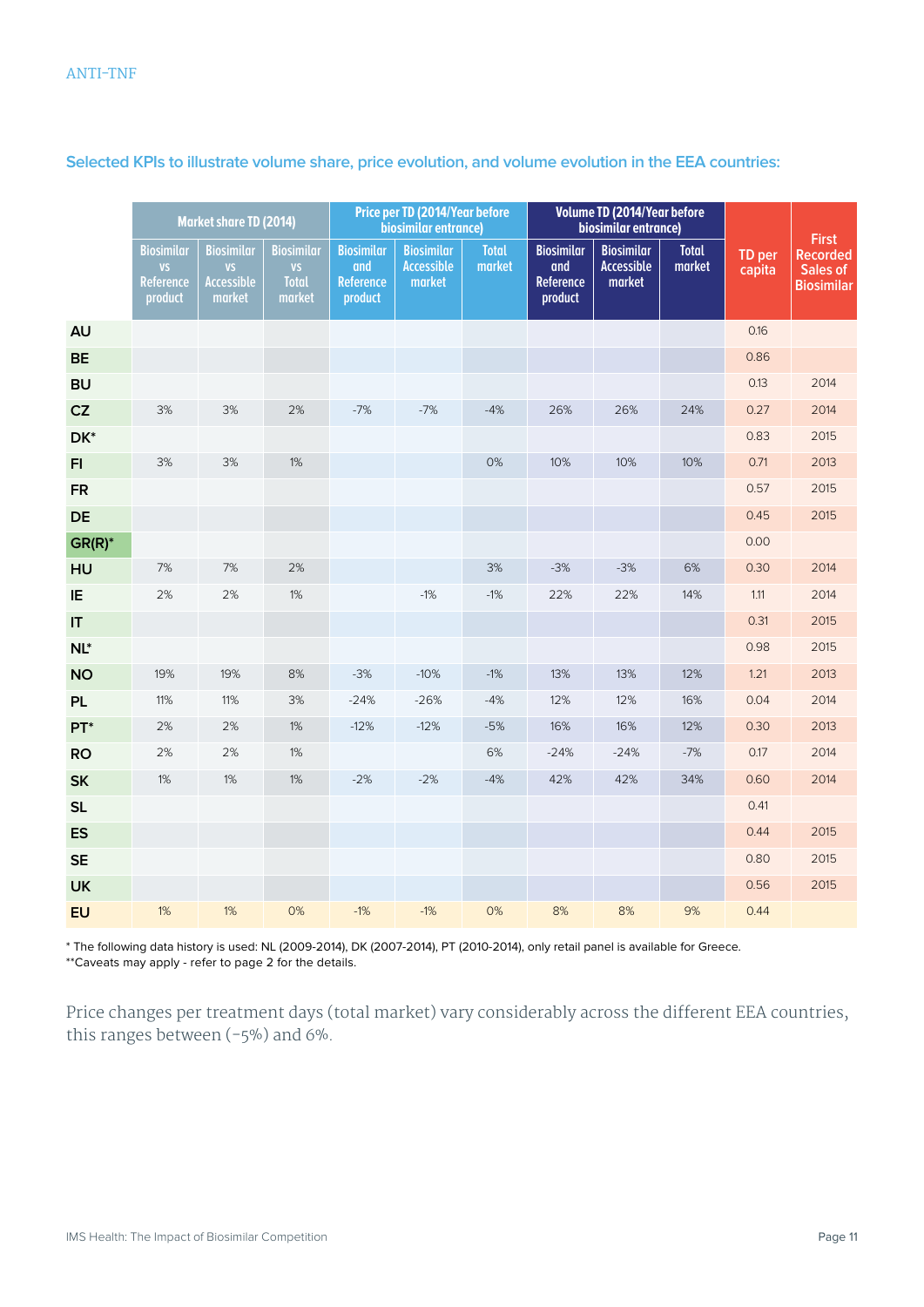# Fertility (Follitropin alfa)

**Gonadotropin preparations** are drugs that mimic the physiological effects of gonadotropins, used therapeutically primarily as fertility medication for ovarian hyperstimulation and reversal of an ovulation.

For the purpose of this report, only recombinant preparations were considered.

#### 3,500 Non Referenced Medicinal Products: Puregon, Pergoveris, Elonva, Luveris, Ovitrelle 3,000 Treatment days/100,000 **Treatment days/100,000** Referenced Medicinal 2,500 Products: Gonal-F 2,000 Biosimilar Medicinal Products: 1,500 Bemfola 1,000 500  $\Omega$ 2006 2007 2008 2009 20110 2011 2012 2013 2014 Source: IMS Health MIDAS 2014

#### **Fertility volume development**

The average for EEA is not representative for any individual country which is illustrated in the next section.

#### Additional information about fertility medicines:

#### **Summary of information for approved indications for Fertility products**

|                                |                    |                   | <b>Classification</b> |               |                    |                   | <b>Indications</b> |                                      |                                                      | <b>Frequency</b>    | Route        |             |
|--------------------------------|--------------------|-------------------|-----------------------|---------------|--------------------|-------------------|--------------------|--------------------------------------|------------------------------------------------------|---------------------|--------------|-------------|
| <b>Molecule</b>                | <b>Product</b>     | Reference product | Biosimilar            | Non-reference | <b>Infertility</b> | Hypogonad-<br>ism | <b>Anovulation</b> | <b>Ovulation</b><br><b>Induction</b> | Reproductive<br><b>Techniques</b><br><b>Assisted</b> |                     | Subcutaneous | Intravenous |
| Genotropin                     | Gonal-F<br>Bemfola | $\bullet$         | $\bullet$             |               |                    |                   |                    |                                      |                                                      | Daily<br>Daily      |              | $\bullet$   |
| Follitropin alfa/lutropin alfa | Pergoveris         |                   |                       |               | $\bullet$          |                   |                    |                                      |                                                      | Daily               |              |             |
| Follitropin beta               | Puregon            |                   |                       |               |                    |                   |                    |                                      |                                                      | Patient<br>specific |              |             |
| Corifollitropin alfa           | Elonva             |                   |                       |               |                    |                   |                    |                                      |                                                      | Patient<br>specific |              |             |
| Lutropin alfa                  | Luveris            |                   |                       |               |                    |                   |                    | $\bullet$                            |                                                      | Daily               |              |             |
| Choriogonadotropin alfa        | Ovitrelle          |                   |                       |               |                    |                   |                    |                                      |                                                      | Patient<br>specific |              |             |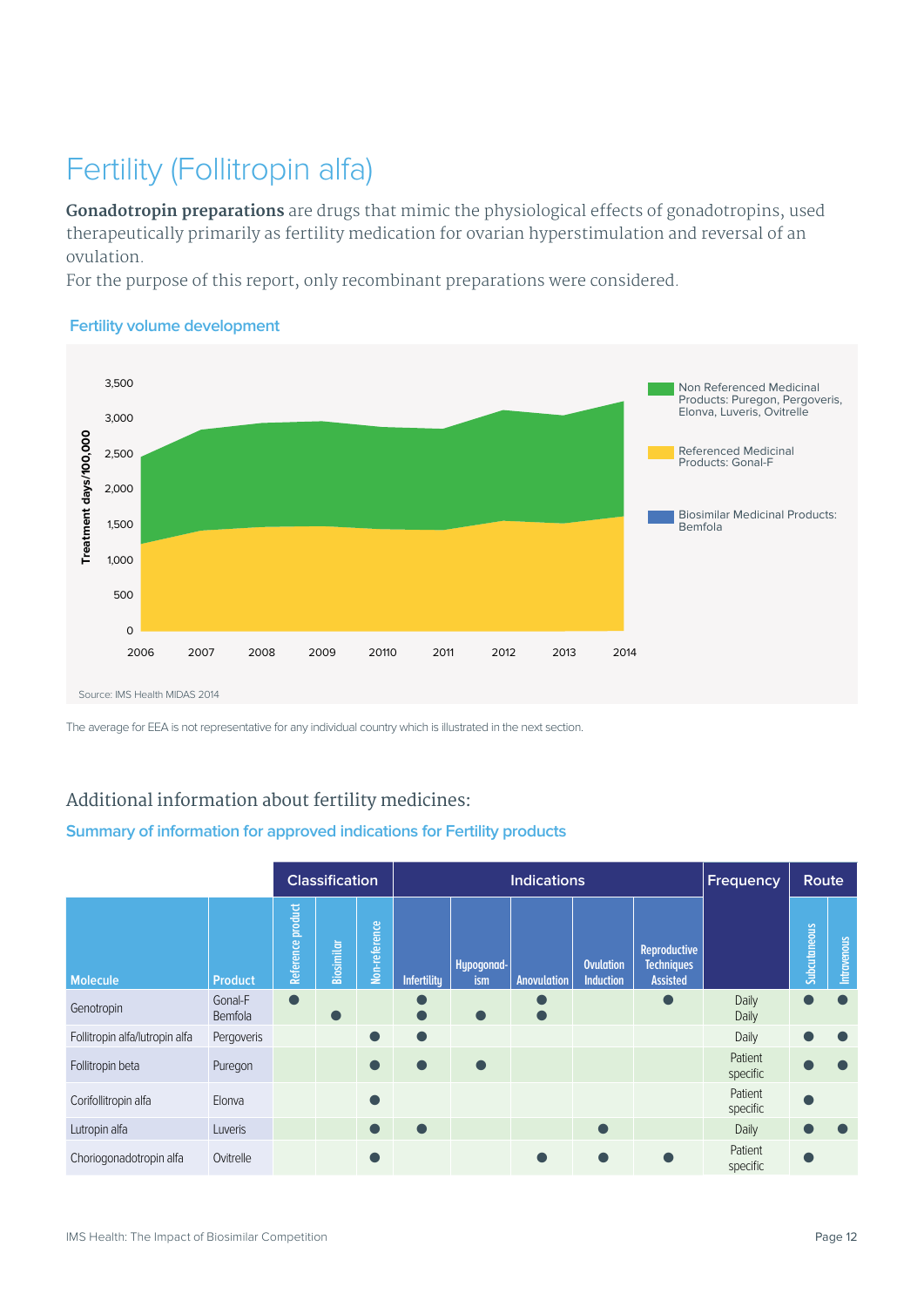|                        |                                                        | <b>Market share TD (2014)</b>                                 |                                                          | Price per TD (2014/Year before<br>biosimilar entrance)  |                                                  | Volume TD (2014/Year before<br>biosimilar entrance) |                                                         |                                           |                        | <b>First</b>            |                                                  |
|------------------------|--------------------------------------------------------|---------------------------------------------------------------|----------------------------------------------------------|---------------------------------------------------------|--------------------------------------------------|-----------------------------------------------------|---------------------------------------------------------|-------------------------------------------|------------------------|-------------------------|--------------------------------------------------|
|                        | <b>Biosimilar</b><br><b>VS</b><br>Reference<br>product | <b>Biosimilar</b><br><b>VS</b><br><b>Accessible</b><br>market | <b>Biosimilar</b><br><b>VS</b><br><b>Total</b><br>market | <b>Biosimilar</b><br>and<br><b>Reference</b><br>product | <b>Biosimilar</b><br><b>Accessible</b><br>market | <b>Total</b><br>market                              | <b>Biosimilar</b><br>and<br><b>Reference</b><br>product | <b>Biosimilar</b><br>Accessible<br>market | <b>Total</b><br>market | <b>TD</b> per<br>capita | <b>Recorded</b><br>Sales of<br><b>Biosimilar</b> |
| <b>AU</b>              | 8%                                                     | $1\%$                                                         | 0%                                                       | $-1%$                                                   | 0%                                               | $-6%$                                               | 4%                                                      | 41%                                       | 40%                    | 0.07                    | 2014                                             |
| <b>BE</b>              |                                                        |                                                               |                                                          |                                                         |                                                  |                                                     |                                                         |                                           |                        | 0.14                    |                                                  |
| <b>BU</b>              |                                                        |                                                               |                                                          |                                                         |                                                  |                                                     |                                                         |                                           |                        | 0.14                    |                                                  |
| CZ                     |                                                        |                                                               |                                                          |                                                         |                                                  |                                                     |                                                         |                                           |                        | 0.16                    |                                                  |
| DK*                    | 1%                                                     | $0\%$                                                         | 0%                                                       | $-1%$                                                   | $-5%$                                            | $-4%$                                               | 14%                                                     | 3%                                        | 14%                    | 0.14                    | 2014                                             |
| F1                     | 1%                                                     | $0\%$                                                         | $0\%$                                                    | $-4%$                                                   | $-4%$                                            | $-3%$                                               | $7%$                                                    | 0%                                        | 2%                     | 0.11                    | 2014                                             |
| <b>FR</b>              |                                                        |                                                               |                                                          |                                                         |                                                  |                                                     |                                                         |                                           |                        | 0.12                    |                                                  |
| <b>DE</b>              | 1%                                                     | $1\%$                                                         | 1%                                                       | 0%                                                      | 0%                                               | $-1%$                                               | 13%                                                     | 7%                                        | 11%                    | 0.11                    | 2014                                             |
| $GR(R)^*$              |                                                        |                                                               |                                                          |                                                         |                                                  |                                                     |                                                         |                                           |                        | 0.27                    |                                                  |
| HU                     |                                                        |                                                               |                                                          |                                                         |                                                  |                                                     |                                                         |                                           |                        | 0.12                    |                                                  |
| IE                     |                                                        |                                                               |                                                          |                                                         |                                                  |                                                     |                                                         |                                           |                        | 0.22                    |                                                  |
| $\mathsf{I}\mathsf{T}$ |                                                        |                                                               |                                                          |                                                         |                                                  |                                                     |                                                         |                                           |                        | 0.18                    |                                                  |
| $NL^*$                 |                                                        |                                                               |                                                          |                                                         |                                                  |                                                     |                                                         |                                           |                        | 0.15                    |                                                  |
| <b>NO</b>              |                                                        |                                                               |                                                          |                                                         |                                                  |                                                     |                                                         |                                           |                        | 0.10                    | 2014                                             |
| <b>PL</b>              |                                                        |                                                               |                                                          |                                                         |                                                  |                                                     |                                                         |                                           |                        | 0.07                    |                                                  |
| $PT^*$                 |                                                        |                                                               |                                                          |                                                         |                                                  |                                                     |                                                         |                                           |                        | 0.09                    |                                                  |
| <b>RO</b>              |                                                        |                                                               |                                                          |                                                         |                                                  |                                                     |                                                         |                                           |                        | 0.03                    |                                                  |
| <b>SK</b>              |                                                        |                                                               |                                                          |                                                         |                                                  |                                                     |                                                         |                                           |                        | 0.07                    |                                                  |
| <b>SL</b>              |                                                        |                                                               |                                                          |                                                         |                                                  |                                                     |                                                         |                                           |                        | 0.12                    |                                                  |
| <b>ES</b>              |                                                        |                                                               |                                                          |                                                         |                                                  |                                                     |                                                         |                                           |                        | 0.10                    |                                                  |
| <b>SE</b>              | 2%                                                     | 1%                                                            | 1%                                                       | $-2%$                                                   | $-3%$                                            | $-3%$                                               | $-4%$                                                   | $-8%$                                     | $-7%$                  | 0.12                    | 2014                                             |
| <b>UK</b>              |                                                        |                                                               |                                                          |                                                         |                                                  |                                                     |                                                         |                                           |                        | 0.04                    |                                                  |
| <b>EU</b>              | 0%                                                     | 0%                                                            | 0%                                                       | $-1%$                                                   | $-1%$                                            | 0%                                                  | 4%                                                      | 2%                                        | 4%                     | 0.10                    |                                                  |

#### **Selected KPIs to illustrate volume share, price evolution, and volume evolution in the EEA countries:**

\* The following data history is used: NL (2009-2014), DK (2007-2014), PT (2010-2014), only retail panel is available for Greece. \*\*Caveats may apply - refer to page 2 for the details.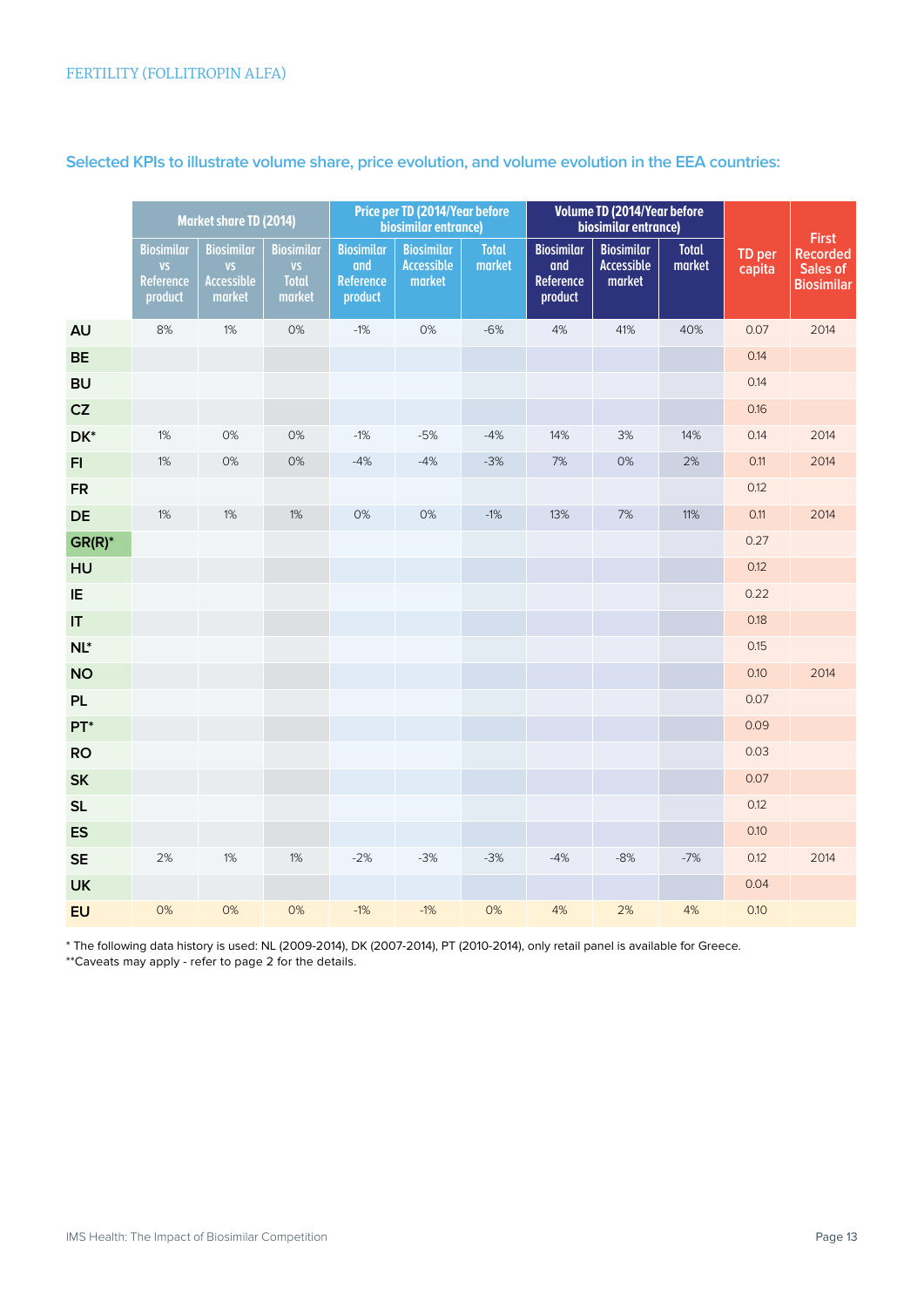### **Insulins**

**Recombinant human insulin** is a form of insulin made from recombinant DNA that is identical to human insulin; used to treat diabetics who are allergic to preparations made from beef or pork insulin.



**Insulins volume development**

The European Medicines Agency's (EMA's) Committee for Medicinal Products for Human Use (CHMP) announced on 27 June 2014 that it had recommended granting of marketing authorization for a biosimilar insulin glargine product Abasaglar (formerly Abasria).

In 2015, Eli Lilly and Boehringer Ingelheim launched Abasaglar in the Czech Republic, Slovakia, Germany, Sweden, Poland and the UK.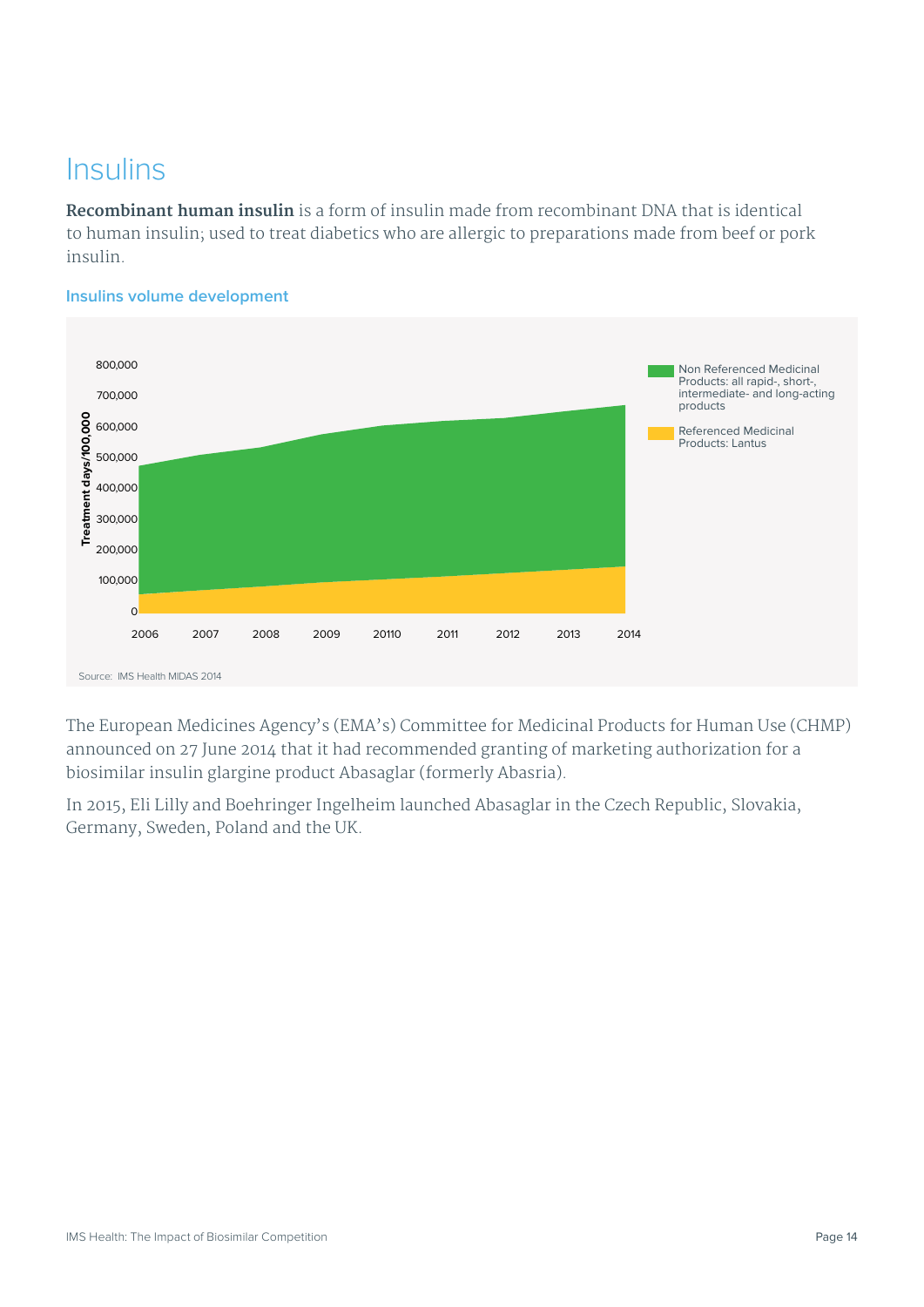#### Additional information about insulins

#### **Summary of information for approved indications for Insulin products**

|                                     |                                             |                      | <b>Classification</b> |               | <b>Indications</b>                 | Frequency*         | Mode of<br>action             |                     | <b>Route</b> |
|-------------------------------------|---------------------------------------------|----------------------|-----------------------|---------------|------------------------------------|--------------------|-------------------------------|---------------------|--------------|
| <b>Molecule</b>                     | <b>Product</b>                              | Reference<br>product | <b>Biosimilar</b>     | Non-reference | <b>Diabetes</b><br><b>Mellitus</b> |                    |                               | <b>Subcutaneous</b> | Intravenous  |
| Insulin Glargine                    | Abasaglar<br>(previously Abasria)<br>Lantus |                      |                       |               |                                    | Daily<br>Daily     | Long-acting<br>Long-acting    | $\bullet$           |              |
| Insulin Degludec                    | Tresiba                                     |                      |                       |               |                                    | Daily              | Long-acting                   |                     |              |
| Insulin Detemir                     | Levemir                                     |                      |                       |               |                                    | Twice a day        | Long-acting                   |                     |              |
| Insulin Aspart                      | Novorapid                                   |                      |                       |               |                                    | Twice / 5x a day   | Short-acting                  |                     |              |
|                                     | Novomix                                     |                      |                       |               |                                    | Twice / 5x a day   | Short-acting                  |                     |              |
| Insulin Degludec/<br>Insulin Aspart | Ryzodeg                                     |                      |                       |               |                                    | Daily              | Short-acting<br>/ Long-acting |                     |              |
| Insulin Glulisine                   | Apidra                                      |                      |                       |               |                                    | Twice / 5x a day   | Short-acting                  |                     |              |
|                                     | Actraphane                                  |                      |                       |               |                                    | Once / twice a day | Short-acting<br>/ Long-acting |                     |              |
|                                     | Actrapid                                    |                      |                       |               |                                    | Twice / 5x a day   | Short-acting                  |                     |              |
|                                     | Insulatard                                  |                      |                       |               |                                    | Once / twice a day | Long-acting                   |                     |              |
|                                     | Insuman                                     |                      |                       |               |                                    | Twice / 5x a day   | Short-acting                  |                     |              |
| Insulin Human                       | Mixtard                                     |                      |                       |               |                                    | Once / twice a day | Short-acting<br>/ Long-acting |                     |              |
|                                     | Monotard                                    |                      |                       |               |                                    | Once / twice a day | Intermediate<br>-acting       |                     |              |
|                                     | Protaphane                                  |                      |                       |               |                                    | Once / twice a day | Long-acting                   |                     |              |
|                                     | Ultratard                                   |                      |                       |               |                                    | Once / twice a day | Long-acting                   |                     |              |
| Insulin Lispro                      | Liprolog                                    |                      |                       |               |                                    | Twice / 5x a day   | Short-acting                  |                     |              |
| Insulin Degludec/<br>Liraglutide    | Xultophy                                    |                      |                       |               |                                    | Daily              | Long-acting                   |                     |              |

\* Regular insulin is a short-acting insulin and is generally injected subcutaneously 2-5 times daily within 30-60 minutes before a meal. In conventional regimen the total daily insulin dose is administered as a mixture of rapid/short-acting and intermediate-acting insulins in 1-2 injections.

In intensive regimen the total daily dose is administered as 3 or more injections or by continuous subcutaneous infusion to cover basal and pre-meal bolus insulin requirements.

Insulin preparations differ mainly by their kinetic/pharmacodynamic profiles. They are usually classified as rapid- (faster acting than soluble human insulin), short- (e.g. soluble human insulin), intermediate- (e.g. human isophane insulin = NPH insulin), and long-acting preparations (insulins with action profiles significantly longer than NPH insulin), and are used alone or as free mixtures or premixed preparations of rapid/short-acting insulin and intermediate/long-acting (biphasic) insulin in various proportions.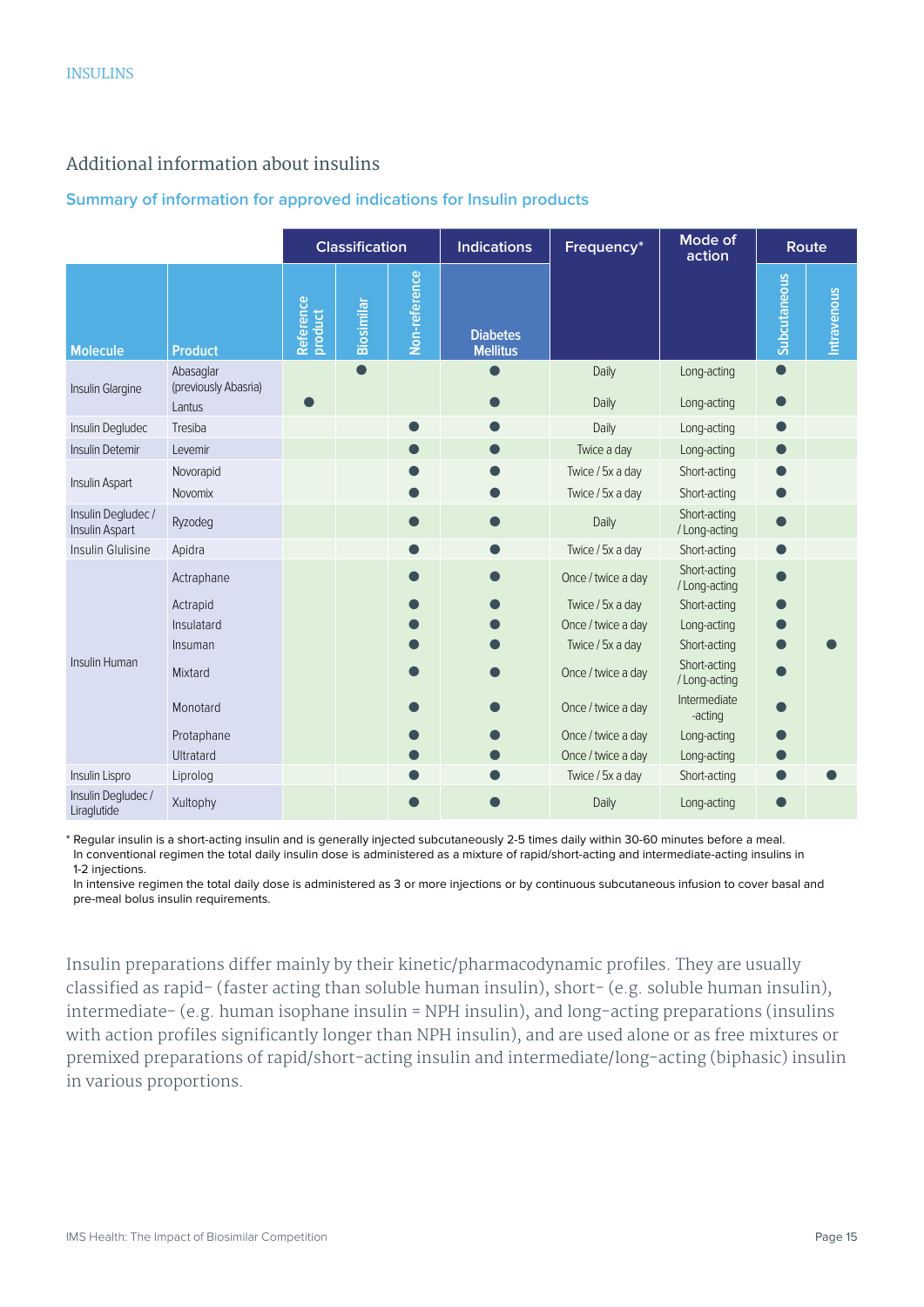# Appendices

#### 1 EMA list of approved Biosimilars

| <b>Medicine Name</b>           | <b>Active</b><br><b>Substance</b> | Atc code       | <b>Marketing Authorisation Holder</b>    | <b>Authorisation</b><br>date |  |  |
|--------------------------------|-----------------------------------|----------------|------------------------------------------|------------------------------|--|--|
| Omnitrope                      | somatropin                        | <b>H01AC01</b> | Sandoz GmbH                              | 12/04/2006                   |  |  |
| Valtropin*                     | somatropin                        | <b>H01AC01</b> | <b>BioPartners GmbH</b>                  | 24/04/2006                   |  |  |
| Abseamed                       | epoetin alfa                      | <b>B03XA01</b> | Medice Arzneimittel Pütter GmbH & Co. KG | 28/08/2007                   |  |  |
| <b>Binocrit</b>                | epoetin alfa                      | B03XA01        | Sandoz GmbH                              | 28/08/2007                   |  |  |
| Epoetin Alfa Hexal             | epoetin alfa                      | <b>B03XA01</b> | <b>Hexal AG</b>                          | 28/08/2007                   |  |  |
| Retacrit                       | epoetin zeta                      | B03XA01        | Hospira UK Limited                       | 18/12/2007                   |  |  |
| Silapo                         | epoetin zeta                      | <b>B03XA01</b> | Stada Arzneimittel AG                    | 18/12/2007                   |  |  |
| Accofil                        | filgrastim                        | L03AA02        | <b>Accord Healthcare Ltd</b>             | 18/09/2014                   |  |  |
| Biograstim                     | filgrastim                        | L03AA02        | AbZ-Pharma GmbH                          | 15/09/2008                   |  |  |
| Ratiograstim                   | filgrastim                        | L03AA02        | Ratiopharm GmbH                          | 15/09/2008                   |  |  |
| Filgrastim Ratiopharm*         | filgrastim                        | L03AA02        | Ratiopharm GmbH                          | 15/09/2008                   |  |  |
| Tevagrastim                    | filgrastim                        | L03AA02        | Teva GmbH                                | 15/09/2008                   |  |  |
| Filgrastim Hexal               | filgrastim                        | L03AA02        | <b>Hexal AG</b>                          | 06/02/2009                   |  |  |
| Zarzio                         | filgrastim                        | L03AA02        | Sandoz GmbH                              | 06/02/2009                   |  |  |
| Nivestim                       | filgrastim                        | L03AA02        | Hospira UK Ltd.                          | 08/06/2010                   |  |  |
| Grastofil                      | filgrastim                        | L03AA02        | Apotex Europe BV                         | 18/10/2013                   |  |  |
| Bemfola                        | follitropin alfa                  | G03GA05        | Finox Biotech AG                         | 27/03/2014                   |  |  |
| Ovaleap                        | follitropin alfa                  | G03GA05        | Teva Pharma B.V.                         | 27/09/2013                   |  |  |
| Inflectra                      | infliximab                        | L04AB02        | Hospira UK Limited                       | 10/09/2013                   |  |  |
| Remsima                        | infliximab                        | L04AB02        | Celltrion Healthcare Hungary Kft.        | 10/09/2013                   |  |  |
| Abasaglar (previously Abasria) | insulin glargine                  | A10AE04        | Eli Lilly Regional Operations GmbH       | 09/09/2014                   |  |  |

\* Valtropin and Filgrastim Ratiopharm are no longer marketed in the EU

#### 2 Methodology

- **•** The volumes have been converted by IMS Health into daily doses using WHO DDDs. Consumption measures are therefore not adjusted for clinical practice guidelines, patient characteristics, indications for which the molecule is used, or other factors that may result in different volumes utilised on a per patient treatment day basis.
- **•** Volume share is calculated as the volume in DDD versus the relevant market (reference market, accessible market, total market).
- **•** Prices are calculated as a volume weighted ex-manufacturing price average.
- **•** Price evolution is calculated as the present price for the relevant market versus the price for the same relevant market before EMA approval of biosimilars.
- **•** Volume evolution is calculated as the present total volume versus the total volume before introduction of biosimilars.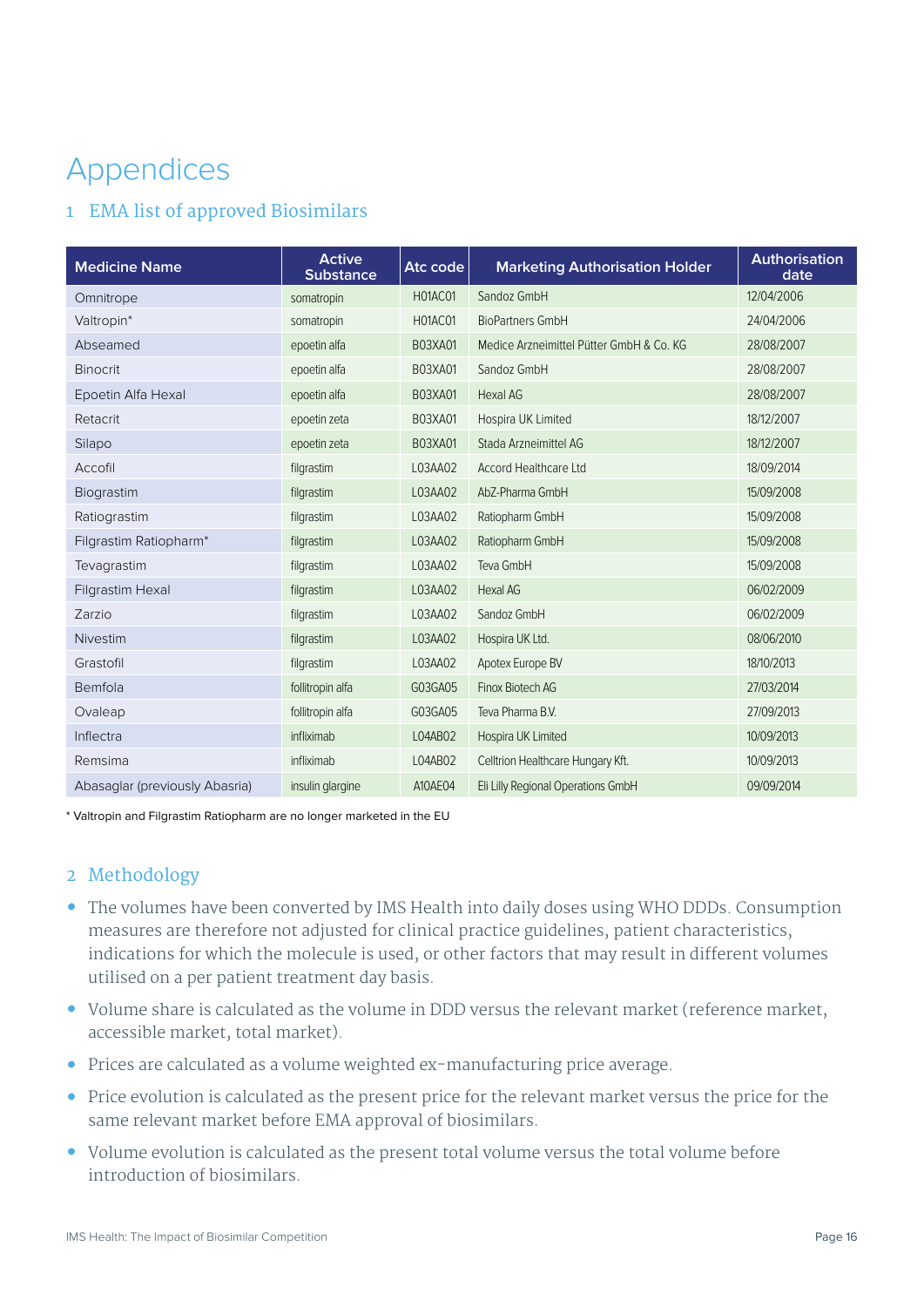|                             |                                                   | Methodology                                                                                       |  |  |  |  |  |  |  |
|-----------------------------|---------------------------------------------------|---------------------------------------------------------------------------------------------------|--|--|--|--|--|--|--|
|                             | <b>Biosimilar vs</b><br>Reference product         | TD Biosimilars as % of TD Reference products in 2014                                              |  |  |  |  |  |  |  |
| Market share TD (2014)      | <b>Biosimilar vs</b><br><b>Accessible market</b>  | TD Biosimilars as % of TD Accessible market in 2014                                               |  |  |  |  |  |  |  |
|                             | <b>Biosimilar vs</b><br><b>Total market</b>       | TD Biosimilars as % of TD Total market in 2014                                                    |  |  |  |  |  |  |  |
|                             | <b>Biosimilar and</b><br><b>Reference product</b> | ∆ in Price per TD for Biosimilar Reference products 2014/the year<br>before biosimilar entrance   |  |  |  |  |  |  |  |
| <b>Price per TD</b>         | <b>Biosimilar</b><br><b>Accessible market</b>     | ∆ in Price per TD for Biosimilar Accessible market 2014/the year<br>before biosimilar entrance    |  |  |  |  |  |  |  |
|                             | <b>Total market</b>                               | ∆ in Price per TD for Total market 2014/the year before biosimilar<br>entrance                    |  |  |  |  |  |  |  |
|                             | <b>Biosimilar and</b><br>Reference product        | $\Delta$ in TD for Biosimilars and Reference products 2014/the year<br>before biosimilar entrance |  |  |  |  |  |  |  |
| <b>Volume TD</b>            | <b>Biosimilar</b><br><b>Accessible market</b>     | $\Delta$ in TD for Biosimilar Accessible market 2014/the year before<br>biosimilar entrance       |  |  |  |  |  |  |  |
|                             | <b>Total market</b>                               | $\Delta$ in TD for Total market 2014/the year before biosimilar entrance                          |  |  |  |  |  |  |  |
| TD per capita               |                                                   | No. Of Treatment Days per capita in 2014                                                          |  |  |  |  |  |  |  |
| <b>First recorded sales</b> |                                                   | The year first sales of biosimilar were recorded                                                  |  |  |  |  |  |  |  |

#### 3. IMS Health source of volume data

Volume information is based on channel audits for retail and non-retail channels, covering the majority of volume consumed in a country market, though may exclude some direct sales made from manufacturer to dispensing locations. IMS Health source of volume data collection route and sample varies by country; data can be collected at various points within the pharmaceutical supply chain.

#### **Note: Points of collection**

Sell-in data represents the supply of products from wholesalers to pharmacies.

Sell-out data represents the demand for products from the pharmacies to patients.

Hospital consumption data measures dispensing of products by hospital pharmacies within the hospital wards.

|                 |    |  | AU BE BU CZ DK* FI FR DE GR HU IE IT NL* NO PL PT* RO SK SL ES SE UK |  |  |  |  |  |  |       |                                 |  |
|-----------------|----|--|----------------------------------------------------------------------|--|--|--|--|--|--|-------|---------------------------------|--|
| <b>Retail</b>   | ln |  | In In In In In Out Out Out In In In In In In Out In Out Out Out Out  |  |  |  |  |  |  |       |                                 |  |
| <b>Hospital</b> |    |  | $C$ $C$ $\ln$ $\ln$ $\ln$ $C$ $C$                                    |  |  |  |  |  |  |       | In In C In In In C In In C In C |  |
| <b>Combined</b> |    |  |                                                                      |  |  |  |  |  |  | $\ln$ |                                 |  |

**The table below is a matrix to identify these points of collection by country.**

Data type key: In (Sell-In), Out (Sell-Out) & C (Consumption)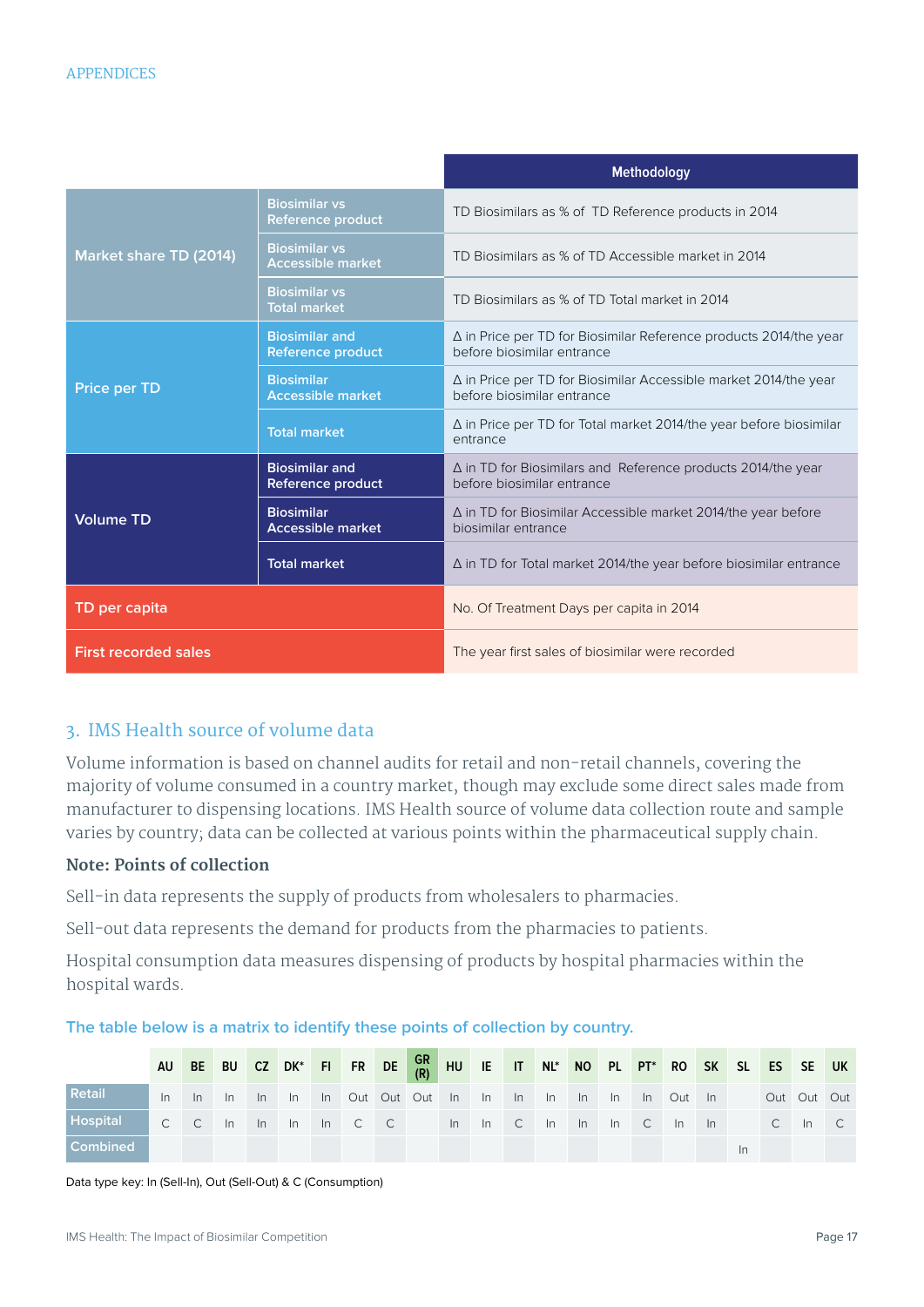#### 4. IMS Health source and treatment of price data

Sales data is collected in terms of the number of Pack Units sold and are then multiplied by the Pack Price to produce the sales values. Pricing information is based on a variety of sources including list price, wholesaler transactions, government price list and industry publications, but does not reflect rebates and discounts which in some countries and channels may be significant. Country volumes may also be impacted by unknown parallel exports or imports which cannot be identified or adjusted for. Inclusion of VAT and taxes varies per country.

| <b>EU Geography</b> |                                                                |                                                                                                                                                                                                         |  |  |  |  |
|---------------------|----------------------------------------------------------------|---------------------------------------------------------------------------------------------------------------------------------------------------------------------------------------------------------|--|--|--|--|
| Country             | Sector (Data Type)                                             | <b>Price Source</b>                                                                                                                                                                                     |  |  |  |  |
| Austria             | Hospital (Consumption), Retail (Sell-In)                       | Hospital & Retail - List price - Arzneimittelverzeichnis or Taxe (Apotheker-Verlag)                                                                                                                     |  |  |  |  |
| <b>Belgium</b>      | Hospital (Consumption), Retail (Sell-In)                       | Hospital - List price - Association Général de l'Industrie du Médicament (AGIM),<br>Retail - List price - Association Pharmaceutique Belge (APB)                                                        |  |  |  |  |
| <b>Bulgaria</b>     | Hospital (Sell-In), Retail (Sell-In)                           | Hospital & Retail - Average invoiced pack price                                                                                                                                                         |  |  |  |  |
| Czech Rep.          | Hospital (Sell-In), Retail (Sell-In)                           | Hospital & Retail - Average invoiced pack price                                                                                                                                                         |  |  |  |  |
| <b>Denmark</b>      | Retail (Sell-In), Hospital (Sell-In)                           | Hospital & Retail - Average invoiced pack price                                                                                                                                                         |  |  |  |  |
| <b>Finland</b>      | Hospital (Sell-In), Retail (Sell-In)                           | List price - Wholesalers, based on official published prices of Finnish Pharmacy Association                                                                                                            |  |  |  |  |
| <b>France</b>       | Hospital (Consumption), Retail (Sell-Out)                      | Hospital - List price - Journal Officiel, manufacturer hospital price lists,<br>Retail - List price - Journal Officiel, wholesaler catalogues, average transaction prices                               |  |  |  |  |
| Germany             | Hospital (Consumption), Retail (Sell-Out)                      | Hospital - Estimated transaction price reflecting the average level of rebates and discounts,<br>Pharmascope - List price - ABDATA (Pharmacist Association), sourced from IFA (German Health Institute) |  |  |  |  |
| Greece              | Retail (Sell-Out)                                              | Retail - List price - Ministry of Development                                                                                                                                                           |  |  |  |  |
| <b>Hungary</b>      | Hospital (Sell-In), Retail (Sell-In)                           | Hospital & Retail - List price - National Health Fund, National Institute of Pharmacy                                                                                                                   |  |  |  |  |
| Ireland             | Hospital (Sell-In), Retail (Sell-In)                           | Hospital & Retail - List price - Irish prescription drug databases                                                                                                                                      |  |  |  |  |
| Italy               | DPC (Consumption), Hospital (Consumption), Retail<br>(Sell-In) | DPC & Retail - List price - CFO - Farmadati, Gazzetta Ufficiale della Repubblica Italiana,<br>Hospital - List price - 45% public level retail list price                                                |  |  |  |  |
| <b>Netherlands</b>  | Hospital (Sell-In), Retail (Sell-In)                           | Hospital & Retail - List price - Wholesaler price list                                                                                                                                                  |  |  |  |  |
| <b>Norway</b>       | Hospital (Sell-In), Retail (Sell-In)                           | Hospital & Retail - Average invoiced pack price                                                                                                                                                         |  |  |  |  |
| Poland              | Hospital (Sell-In), Retail (Sell-In)                           | Hospital & Retail - Average invoiced pack price                                                                                                                                                         |  |  |  |  |
| Portugal            | Hospital (Consumption), Retail (Sell-In)                       | Hospital - Average invoiced pack price,<br>Retail - List price - Manufacturer published price list                                                                                                      |  |  |  |  |
| Romania             | Hospital (Sell-In), Retail (Sell-Out)                          | Hospital - Average invoiced pack price,<br>Retail - Canamed, average transaction price if no Canamed Price                                                                                              |  |  |  |  |
| Slovakia            | Hospital (Sell-In), Retail (Sell-In)                           | Hospital & Retail - Average invoiced pack price                                                                                                                                                         |  |  |  |  |
| Slovenia            | Combined (Sell-In), Hospital (Consumption)                     | Hospital & Retail - Average invoiced pack price                                                                                                                                                         |  |  |  |  |
| Spain               | Hospital (Consumption), Retail (Sell-Out)                      | Hospital & Retail - List price - Manufacturer price list, Base de Datos del Medicamento (BOT)                                                                                                           |  |  |  |  |
| Sweden              | Retail (Sell-Out), Hospital (Sell-In)                          | Hospital & Retail - List price - Apoteket AB, The Dental and Pharmaceutical Benefits Agency, The Drug<br>Benefit Board, The LFN                                                                         |  |  |  |  |
| <b>Switzerland</b>  | Hospital (Sell-In), Retail (Sell-In)                           | Hospital & Retail - List price - Wholesalers, manufacturers                                                                                                                                             |  |  |  |  |
| UK                  | Hospital (Consumption), Retail (Sell-Out)                      | Hospital & Retail - List price - Chemist and Druggist, Drug Tariff                                                                                                                                      |  |  |  |  |

#### **Table below to show the price source reference within each EU country:**